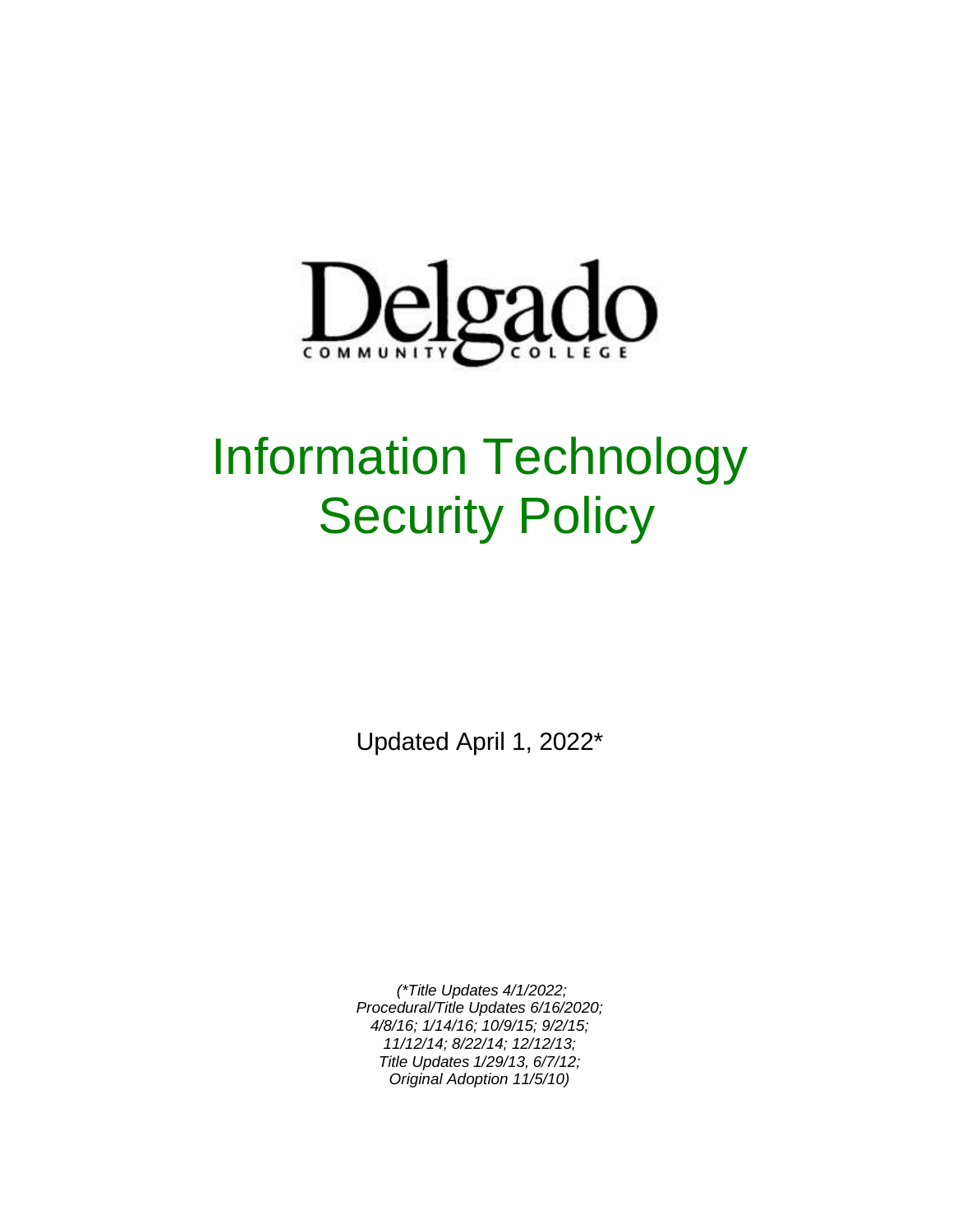## **Table of Contents**

| <b>Title</b> |                                |                                                         | Page |
|--------------|--------------------------------|---------------------------------------------------------|------|
| 1.0          | Introduction                   |                                                         | 5    |
|              | 1.1                            | <b>Purpose</b>                                          |      |
|              | 1.2                            | <b>Management's View and Enforcement of Security</b>    |      |
|              |                                | 1.3 Security Policy Objectives and Methods              |      |
| 2.0          | <b>Security Personnel</b>      |                                                         | 7    |
|              | 2.1                            | <b>Chief Information Security Officer</b>               |      |
|              |                                | 2.2 Executive Director                                  |      |
|              |                                | 2.3 Security Analyst                                    |      |
|              |                                | 2.4 Network & Communication Services Assistant Director |      |
| 3.0          |                                | Electronic Mail (E-mail)                                | 8    |
|              |                                | 3.1 E-mail Purpose                                      |      |
|              |                                | 3.2 E-mail Privacy                                      |      |
|              |                                | 3.3 E-mail Usage                                        |      |
|              |                                | 3.4 Email Issuance                                      |      |
|              | 3.5                            | <b>Special Circumstances</b>                            |      |
|              |                                | 3.6 College Student Email Communication                 |      |
| 4.0          | <b>Internet Usage</b>          |                                                         | 11   |
|              |                                | 4.1 Proper Internet Usage                               |      |
|              |                                | <b>4.2 Wireless Access</b>                              |      |
| 5.0          | Software                       |                                                         | 12   |
|              | 5.1                            | <b>Downloading and Installing Software</b>              |      |
|              |                                | 5.2 Software Compliance                                 |      |
| 6.0          | <b>End-User Account Access</b> |                                                         | 14   |
|              | 6.1                            | <b>Account Creation</b>                                 |      |
|              | 6.2                            | <b>Account Logons and Passwords</b>                     |      |
|              |                                | 6.3 Password Selection and Management                   |      |
|              |                                | 6.4 Temporary or Contracted Employees                   |      |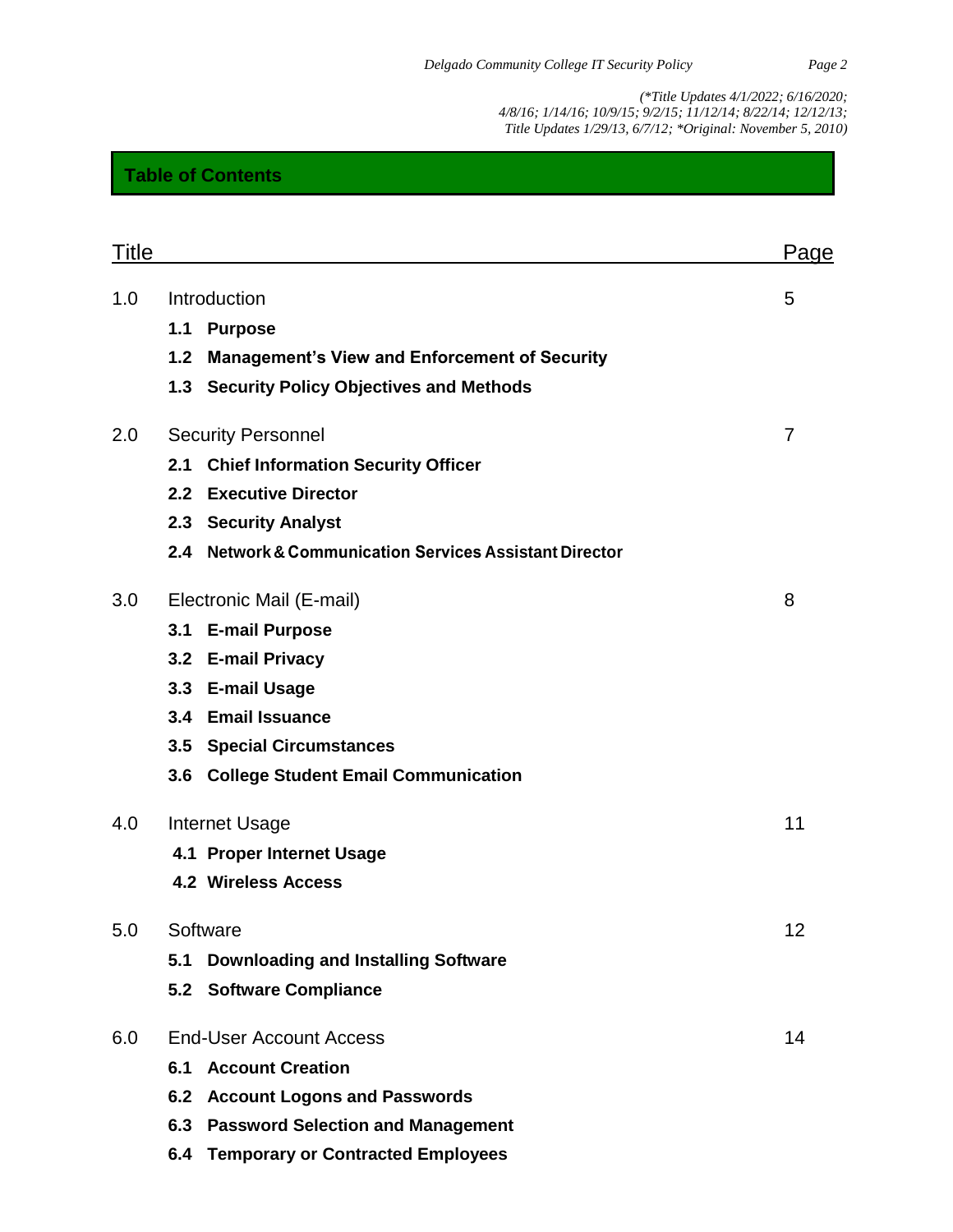| <b>Table of Contents</b> |                                                                                                                                                                                          |      |
|--------------------------|------------------------------------------------------------------------------------------------------------------------------------------------------------------------------------------|------|
| <b>Title</b>             |                                                                                                                                                                                          | Page |
| 6.0                      | End-User Account Access (continued)<br><b>Remote Access</b><br>6.7<br><b>Account Modification</b><br>6.5<br><b>6.6 Account Removal</b>                                                   |      |
| 7.0                      | <b>Physical Controls</b><br>O.I.T. Area - Physical Controls<br>7.1<br><b>Computer Theft</b><br>7.2<br><b>Locks</b><br>7.3<br><b>Portable Devices</b><br>7.4                              | 17   |
| 8.0                      | Security and Responsibilities                                                                                                                                                            | 18   |
| 9.0                      | <b>Virus Detection Software</b>                                                                                                                                                          | 21   |
| 10.0                     | <b>Social Engineering</b>                                                                                                                                                                | 22   |
| 11.0                     | <b>Privacy of Students</b>                                                                                                                                                               | 22   |
| 12.0                     | Telecommunications                                                                                                                                                                       | 23   |
| 13.0                     | Confidentiality                                                                                                                                                                          | 24   |
| 14.0                     | <b>Data Sanitization</b>                                                                                                                                                                 | 24   |
| 15.0                     | <b>Data Security</b><br>15.1 Data Security - Backups<br>15.2 Data Security - Auditing and Monitoring<br>15.3 Data Security - Encryption<br>15.4 Data Security - Retention and Compliance | 25   |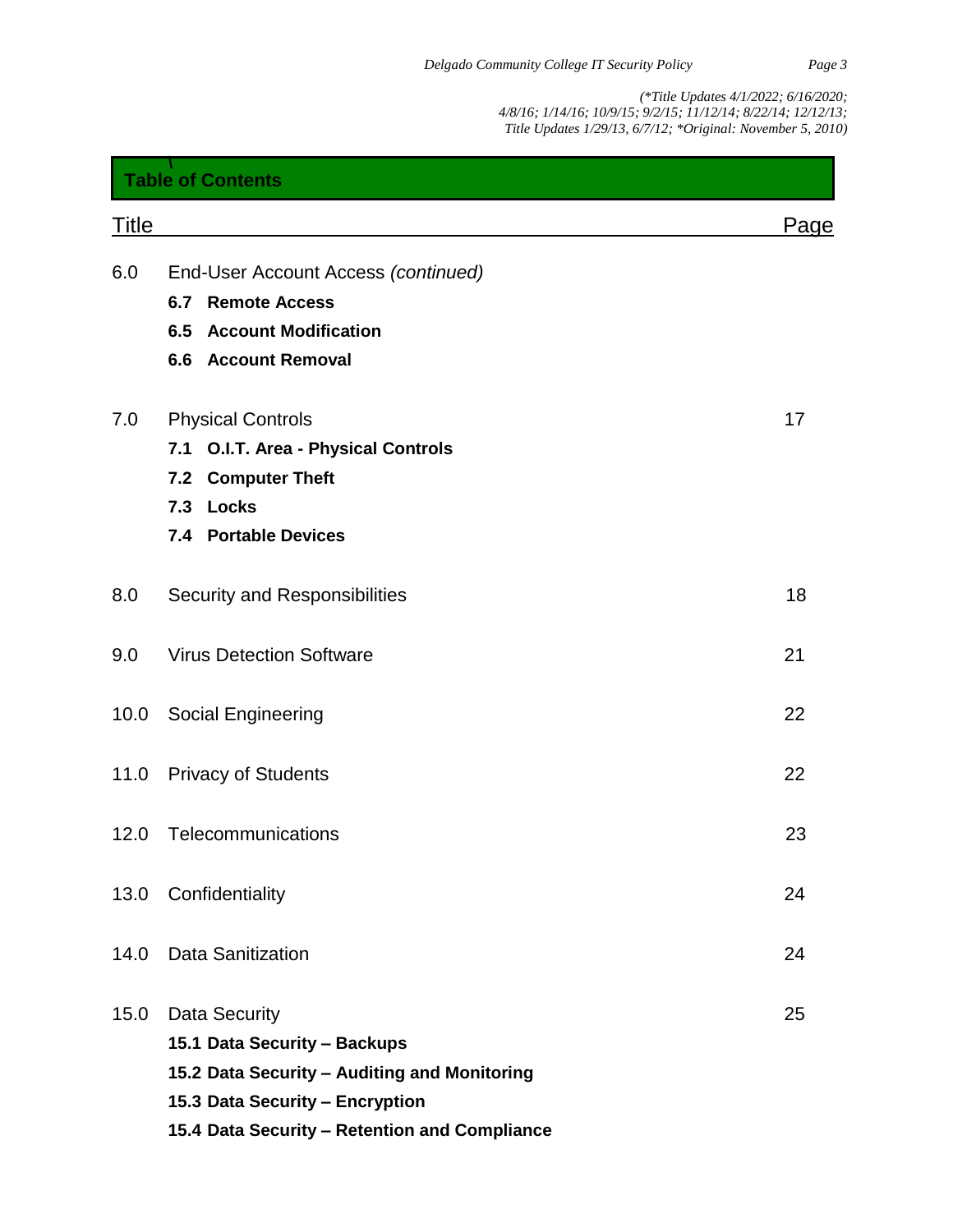| <b>Table of Contents</b>                        |                                                                                                 |             |  |  |
|-------------------------------------------------|-------------------------------------------------------------------------------------------------|-------------|--|--|
| <b>Title</b>                                    |                                                                                                 | <u>Page</u> |  |  |
| 16.0                                            | <b>Reporting Violation Incidents</b><br><b>16.1 Technology Security Violations</b>              | 26          |  |  |
| 17.0                                            | O.I.T. Internal Process for Acquiring Services<br>17.1 Network and Administrative System Access | 27          |  |  |
| 18.0                                            | Policy Development, Approval and Implementation                                                 | 28          |  |  |
| 19.0                                            | Acknowledgments                                                                                 | 29          |  |  |
| 20.0                                            | Cancellation                                                                                    | 29          |  |  |
|                                                 | Glossary of Terms                                                                               | 30          |  |  |
| Administrative Systems Data Managers/Custodians |                                                                                                 | 31          |  |  |
| <b>Faculty/Staff Email Accounts</b><br>32       |                                                                                                 |             |  |  |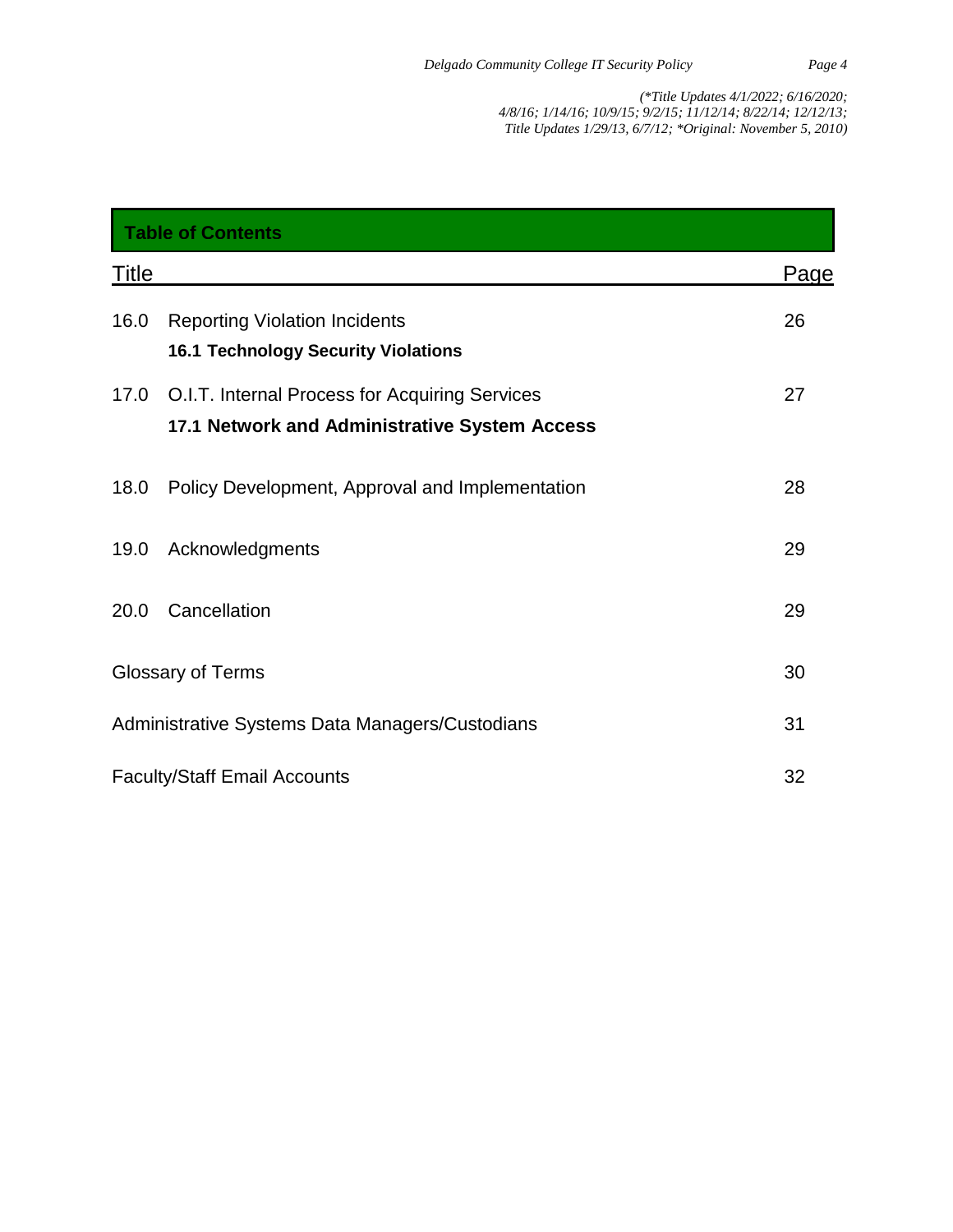## **1.0 Introduction**

Today, information technology (IT) permeates all aspects of teaching, learning, research, outreach, and the business and facilities functions of the College. Safeguarding information and information systems is, therefore, essential to preserving the ability of the College to perform its missions and meet its responsibilities to students, faculty, staff, and the constituents whom it serves. Federal and State statutes, rules, and regulations, State OIT Policies and standards, Louisiana Board of Regents policies, Louisiana Community and Technical Colleges System (LCTCS) policies and other explicit agreements also mandate the security of information and information systems. Failure to protect the College's information technology assets could have financial, legal, and ethical ramifications.

## **1.1 Policy Purpose**

In fulfilling this mission, the College is committed to providing a secure yet open network that protects the integrity and confidentiality of information resources while maintaining its accessibility.

This document constitutes a College-wide security policy to address security issues related to the safety and integrity of information maintained on Delgado's computerized information systems through technology resources. This policy is not intended to address the proprietary interests of intellectual property and/or copyright issues. It is not intended to be an exhaustive document, but a guide which outlines the College's expectations and user responsibilities to follow; it is a living document.

## **1.2 Management's View and Enforcement of Security**

The College acknowledges that no individual is immune from investigation when there is reasonable suspicion of theft, fraud, or misuse of Delgado's information technology resources.

In support of the [Louisiana Community and Technical College System Use of](https://campussuite-storage.s3.amazonaws.com/prod/1558543/91b64910-2d2e-11e8-8c09-0a7155647e8a/1778125/0053f2d2-584f-11e8-818a-12be56b8d5f6/file/7002_Use-of-Information-Resources-Policy-Statement_12132016.pdf) Information [Resources Policy Statement,](https://campussuite-storage.s3.amazonaws.com/prod/1558543/91b64910-2d2e-11e8-8c09-0a7155647e8a/1778125/0053f2d2-584f-11e8-818a-12be56b8d5f6/file/7002_Use-of-Information-Resources-Policy-Statement_12132016.pdf) use of Delgado Community College information technology resources is limited to Delgado faculty, staff, currently enrolled students, and authorized guests, for legitimate academic and business purposes consistent with the College's mission. Use of technology resources of this institution is a privilege and not a right. Abuse of these privileges may result in the loss of such privileges, possible employment termination, student expulsion, and/or prosecution.

The unauthorized use of another's logon id and password will be viewed as theft of a College resource and computer fraud. The result of such abuse may be the loss of all computer privileges and/or other disciplinary action.

When deemed necessary, employee use of Delgado information technology resources may be monitored upon request by the appropriate Vice Chancellor with written justification and specified monitoring parameters in coordination with the Office of Human Resources, Campus Police when appropriate, and with the Chancellor's written approval.

## **1.3 Security Policy Objectives and Methods**

This policy attempts to outline security practices and how the College intends to manage, protect and distribute its sensitive information and the framework for securing its technology resources while participating in the worldwide cyber space community.

As a means of securing its technology resources, the College utilizes one or more of the following measures: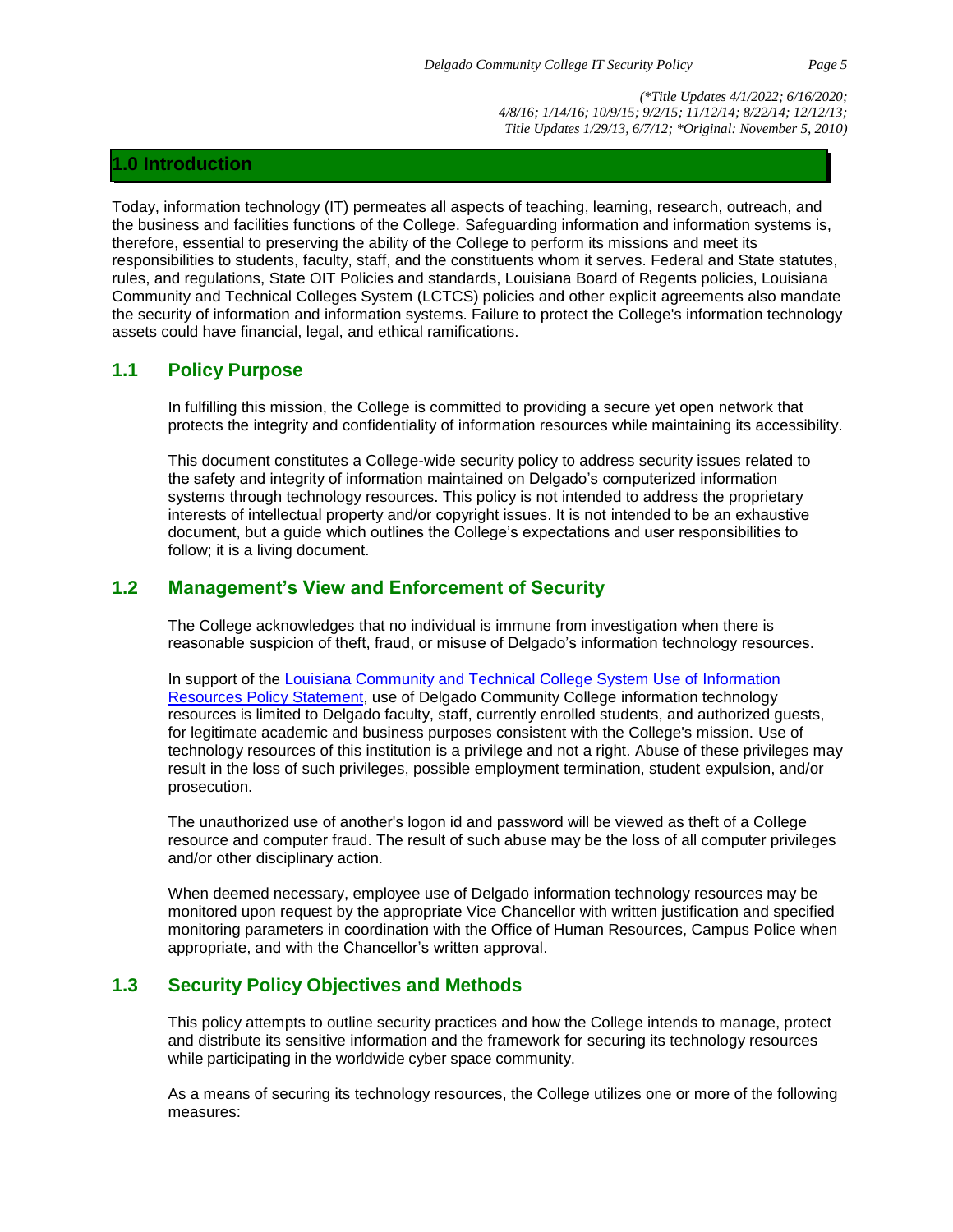#### **Authentication**

➢ Traditionally, a *logon id* and *password* are used as assurance or verification that the resource (human or machine) at the other end of the session really is what it claims to be before being granted access to College resources. Authenticated users may have different types of permissions based on their authorization levels. As a means of authentication and control, a user may be required to provide proof of identification before being granted access to any College computer resource.

#### **Authorization**

 $\triangleright$  Most computer security systems are based on a two-step process with the first stage being authentication and the second stage being authorization. The authorization process allows a user access to various resources based on identity. It protects against unauthorized access to a system or to the information it contains by the types of permissions granted – **Access Control**.

#### **Confidentiality**

- $\triangleright$  Recognizing that confidentiality is critical to total data security, a number of tools are used to safeguard the confidentiality of Delgado's information, integrity, and non-repudiation of data (proof to receiver that sender is the originator of the information) and to assure that sensitive information remains private and is not visible to an eavesdropper. This includes but is not limited to:
	- **Encryption** ensures that classified information is not adversely affected;
	- **Virus Control helps protect against file corruption;**
	- **Electronic Data Exchange** by use of secure protocols, digital certificates and the [Secure Socket Layer \(SSL\)](http://publib.boulder.ibm.com/infocenter/iseries/v5r3/topic/rzain/rzainoverview.htm) to help ensure confidentiality and integrity when transmitting data across the network.

#### **Audit**

- ➢ Security-relevant events are monitored to provide logs of access attempt.
- $\triangleright$  Audit service tools will be provided to audit personnel to generate reports to analyze and review information technology security.

#### **Administration**

 $\triangleright$  The management of technology resources protection scheme ensures that only authorized users can access objects on the system. This is handled by creation, maintenance, and monitoring security information such as access control policies, authorized user profiles, security parameters, and ownership identification.

#### **Network/Cyber Security**

Delgado Community College utilizes a multi-layered approach as protection of its data and technology resources against unauthorized access from untrusted network environments, as well as, malicious attacks from untrusted cyberspace environments. These network security strategies include but are not limited to:

- Firewalls
- Intrusion prevention and detection
- Anti-virus
- Anti-spam
- Packet shaping
- Access control lists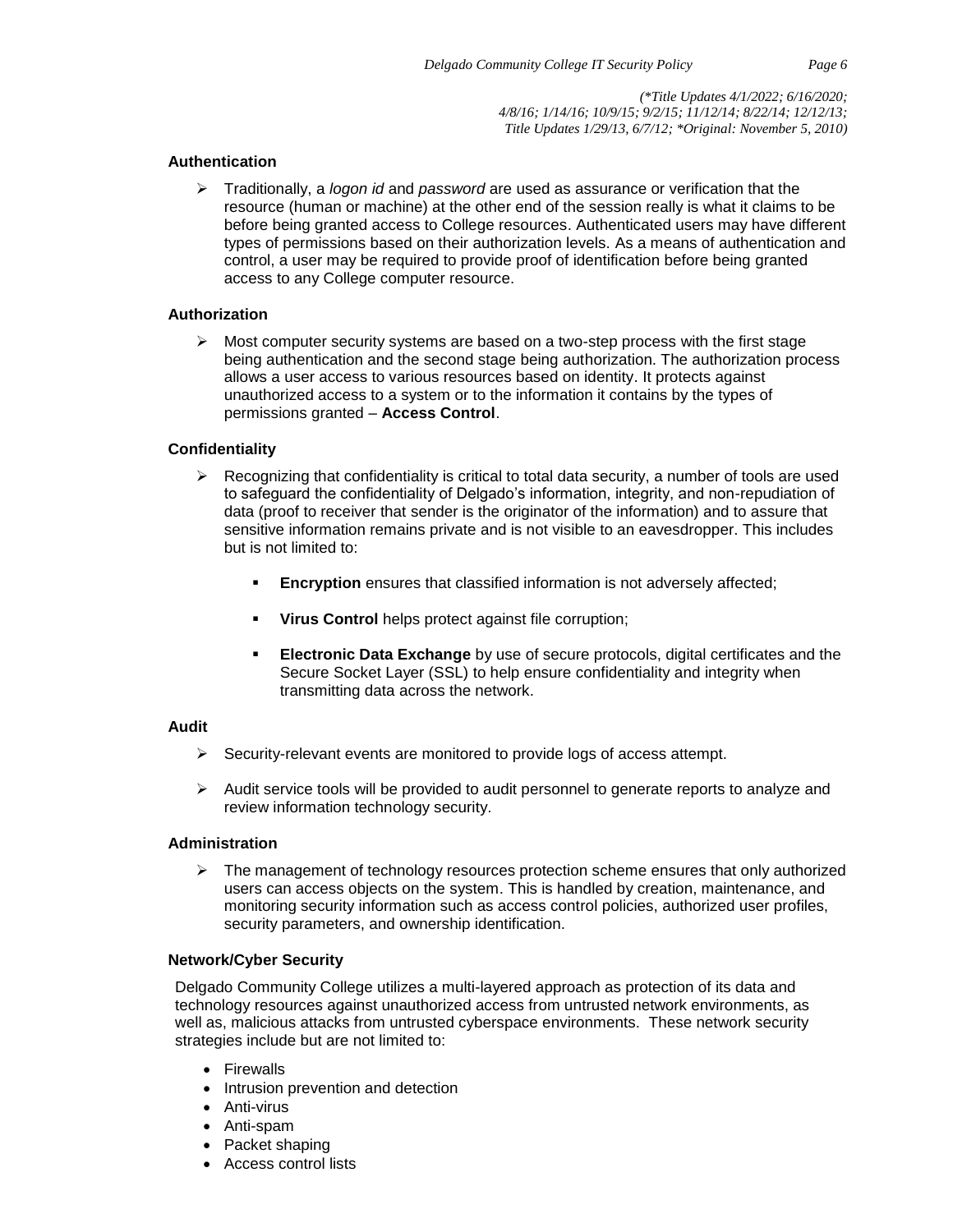• Network monitoring

In the event of a network/cybersecurity incident, the following approach is utilized in response and implemented in accordance with the Delgado Incident Response Plan and the OIT Emergency Operations Plan.

#### **A. Phase 1 - PREPARATION**

The amount of preparation one does before an event occurs to successfully handle an incident.

#### **B. Phase 2 – DETECTION**

Determine whether or not an actual incident has occurred.

#### **C. Phase 3 – CONTAINMENT**

Limit the scope and magnitude of an incident in order to keep it from getting worse.

#### **D. Phase 4 - ERADICATION**

To ensure that the problem and vulnerabilities that allow re-entry to the system are eliminated.

#### **E. Phase 5 - RECOVERY**

Ensure that the system is returned to a fully operational status.

#### **F. Phase 6 - FOLLOW-UP**

Meet, discuss, identify lessons learned and make recommendations that will prevent future incidents.

In the event of a network/cybersecurity breach that affects student data managed by Delgado Office of Information Technology, it will be reported to the US Department of Education Office of Federal Student Aid (FSA) in accordance with its cybersecurity compliance requirements.

## **2.0 Security Personnel**

## **2.1 Chief Information Security Officer**

While Chief Information Security Officer is not an official title at Delgado, the Chief Information Officer primarily assumes this role. The Chief Information Officer is responsible for the security of the College's communications and technology resources, including the planning for and managing of an information technology disaster recovery plan. This individual is involved in both the business (including people) and technical aspects of security.

## **2.2 Executive Director**

This individual serves as lead security analyst in the Office of Information Technology and is a direct report to the Chief Information Officer.

- $\triangleright$  Manages the information security function in accordance with established policies, guidelines, controls, and compliances.
- $\triangleright$  Provides direction and recommendations for the creation of a College-wide security policy and disaster recovery plan.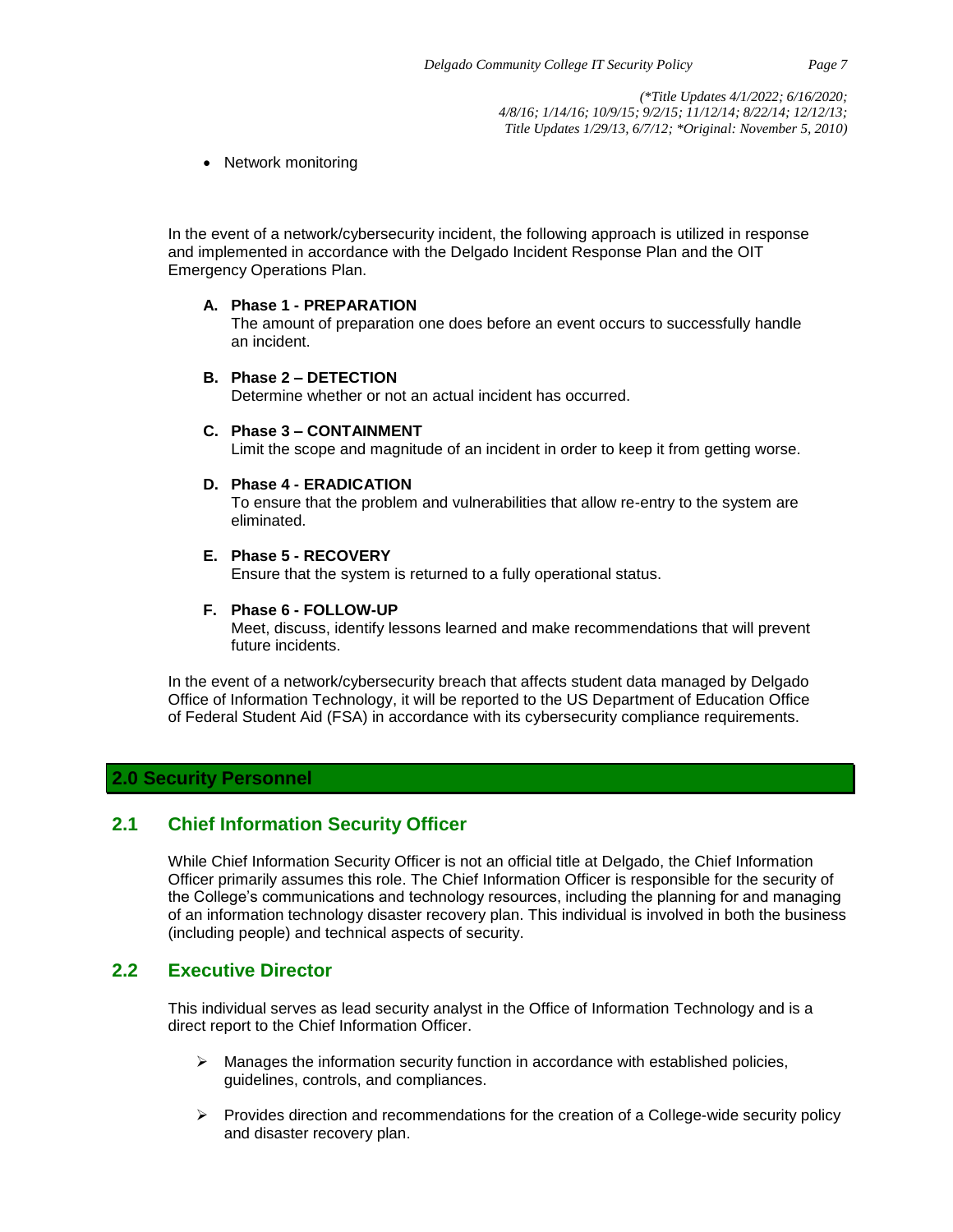- ➢ Oversees account creation and maintenance procedures.
- $\triangleright$  Coordinates information security efforts as directed by the Chief Information Officer.
- ➢ Analyzes security incidents and escalation of security events.
- ➢ Provides periodic reporting on information security issues.
- $\triangleright$  Supervises the Security Analyst.

## **2.3 Security Analyst**

This individual is a direct report to the **Executive Director.**

- ➢ Responsible for account creations for most technology resources.
- $\triangleright$  Assists with the development and maintenance of security policies and procedures.
- $\triangleright$  Provides recommendations and maintenance for the College-wide security policy and disaster recovery plan.
- ➢ Makes recommendations to Executive Director regarding security operations.
- ➢ Alerts Executive Director of possible security violations.
- $\triangleright$  Assists with other security related events and projects.

## **2.4 Network & Communication Services Assistant Director**

As the College's dependence on the network for daily business continues to increase and the services being used are becoming increasingly performance-sensitive, the importance of maintaining a centrally designed and managed network infrastructure becomes increasingly necessary. This individual is a direct report to the Chief Information Officer and oversees the overall network security.

- $\triangleright$  Establishes and maintains hardware and software to promote uninterrupted operation of network-based application systems and to lessen exposure to accidental or intentional destruction, disclosure, modification, or interruption of information via the College's network.
- ➢ Serves as an internal consultant on network security issues.
- $\triangleright$  Uses various utilities to monitor network traffic and to detect possible intrusion.

## **3.0 Electronic Mail (E-mail)**

## **3.1 E-mail Purpose**

Delgado Community College employees and students have access to electronic mail (E-Mail) both internally and through the Internet. This E-mail access is the property of the College and may be subject to auditing and monitoring.

➢ Use of Delgado's E-mail system provides communication between staff, faculty, students, external entities, clients, and others.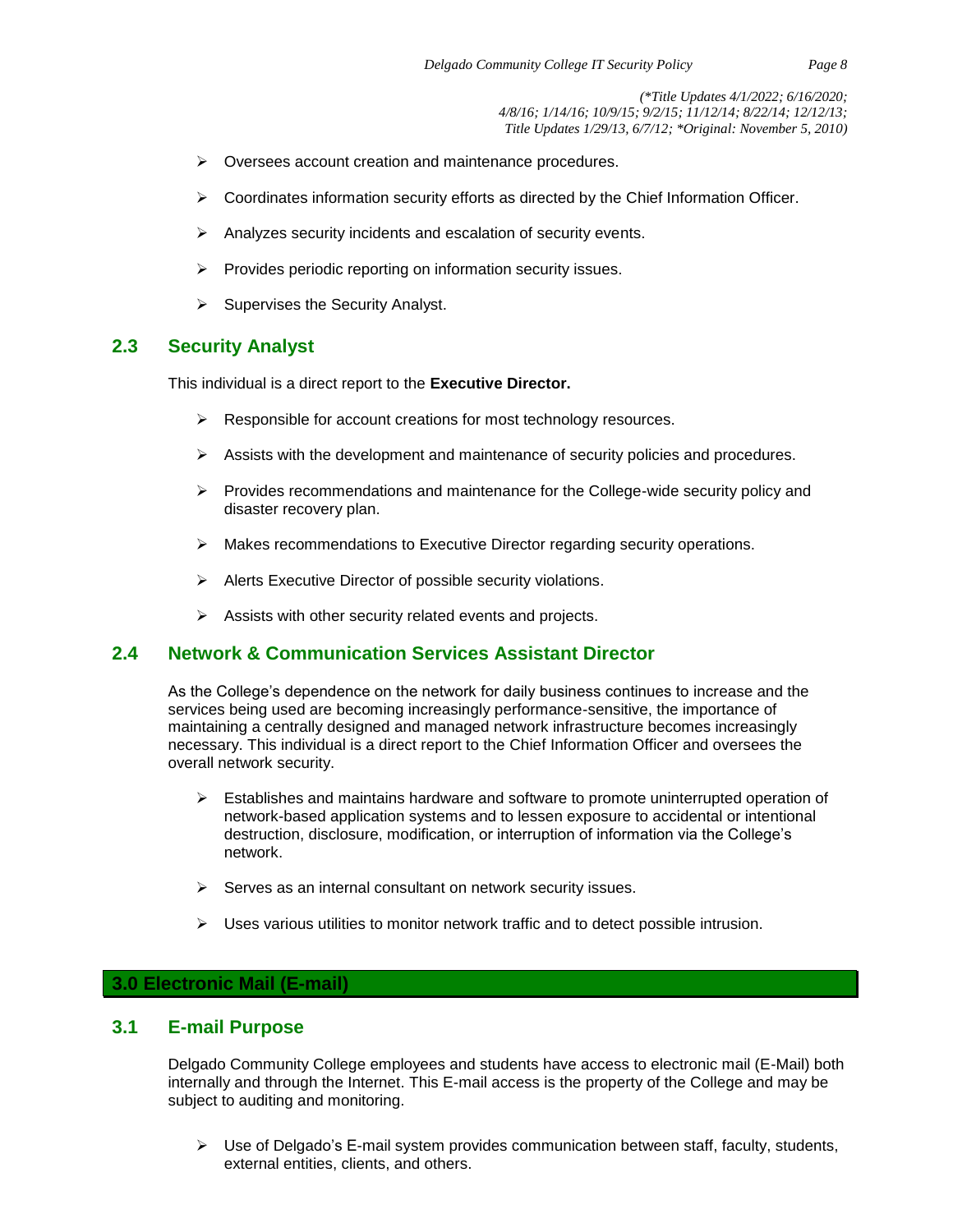$\triangleright$  It is intended for business and academic use only.

## **3.2 E-mail Privacy**

Users should not have any expectation of privacy when using and storing information on any computer resource of the College.

- $\triangleright$  The College reserves the right to review and copy any data or other information stored on any computer resource without notice to the user. E-mail created or distributed through Delgado's E-mail system is the property of Delgado Community College.
- $\triangleright$  Users should be aware that under certain circumstances, the Office of Information Technology staff may need to access and review E-mails sent and received.
- $\triangleright$  Users should remember that all E-mail sent or received through this system is the property of Delgado Community College, and is subject to audit and monitoring.
- $\triangleright$  There is no guarantee of security or confidentiality for inappropriate use of the E-mail system.

## **3.3 E-mail Usage**

- ➢ Emails received from outside of the Delgado Community College organization will contain an external email disclaimer. This displays as a reminder to be aware of possible suspicious emails.
- $\triangleright$  Emails received or sent within the Delgado Community College organization will automatically display an email disclaimer below the signature line. This displays as a reminder of email confidentiality, intended recipient(s), and email ownership.
- $\triangleright$  E-mail should be transmitted based on business or academic need.
- $\triangleright$  Under no circumstance is it permissible for Delgado employees to conduct business of any kind that would infringe on the beliefs of the College.
- $\triangleright$  Users should not use E-mail to transmit messages that contain remarks, images, or content that can be considered defamatory, offensive, harassing, disruptive, derogatory, racial or ethnic slurs or as pornographic comments or images.
- $\triangleright$  It is strongly recommended that E-mail is not used to transmit passwords or any other authentication information for Delgado's systems.
- $\triangleright$  It is strongly recommended that confidential information is not sent in detail via the E-mail system when communicating with the Human Resource office (i.e., Password, SSN, DOB, Pin, etc.)
- $\triangleright$  It is prohibited that student grades or any sensitive material be transmitted in violation of FERPA guidelines.
- $\triangleright$  Users should never E-mail or otherwise transmit any attachment that is suspect of being a virus.
- ➢ Inappropriate use of the E-mail system **may** result in immediate loss of E-mail privileges and possible disciplinary action up to and including termination.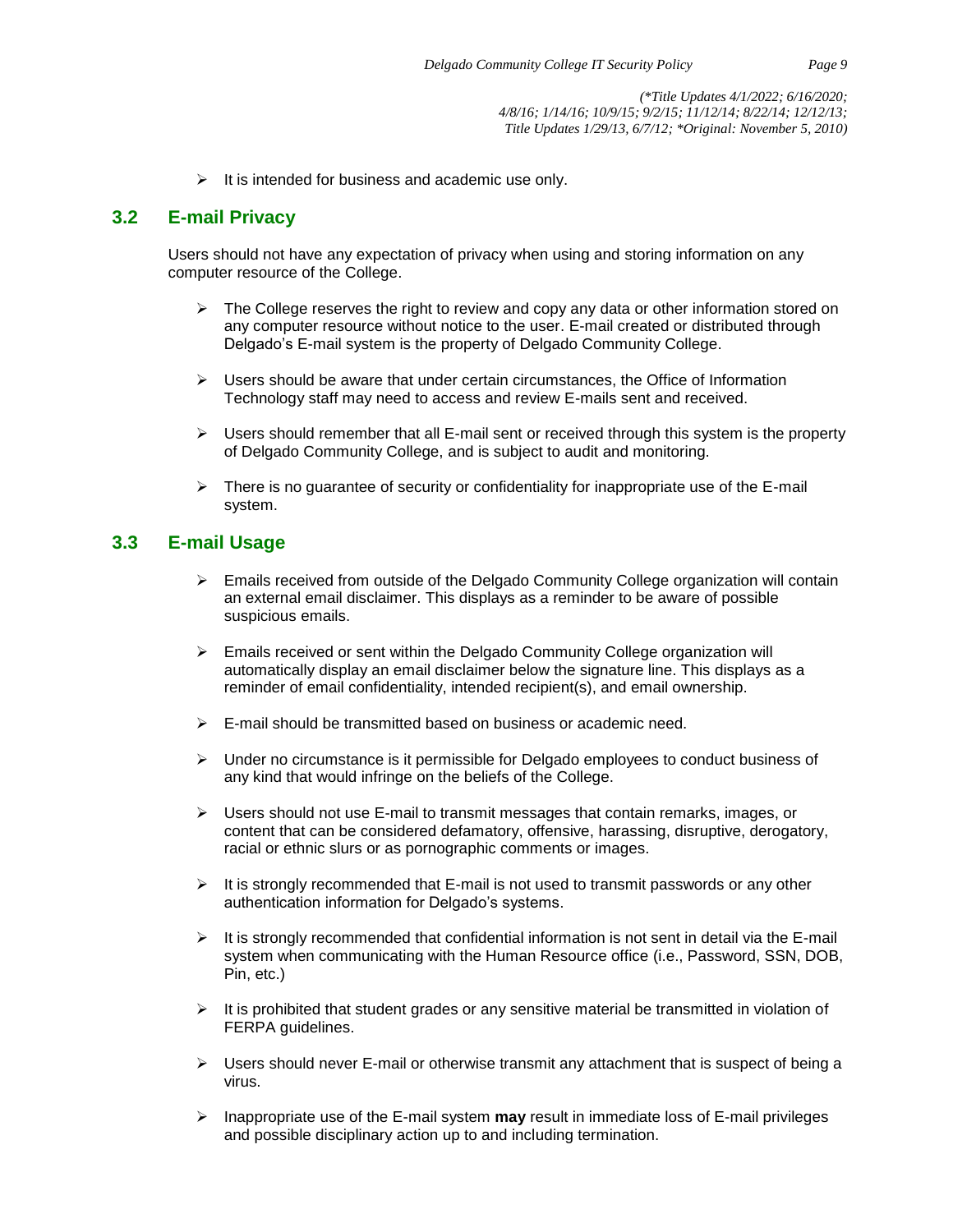Examples of inappropriate usage include, but are not limited to, sending electronic chain mail or mass unsolicited mail, and altering email or Internet headers to hide the identity of the sender/poster or to attribute the email or posting to someone other than the sender/poster or intended recipient.

- $\triangleright$  Only responsible administrators or their designees are authorized to send broadcast email communications to all faculty and staff. These general office email accounts have been set up to allow certain academic and administrative departments to disseminate highly targeted communications throughout the Delgado community. All Delgado responsible administrators and designees will retain their individual e-mail accounts.
- ➢ The Responsible Administrator for each area must sign a *Faculty/Staff Email Account Authorized User Agreement* form that states his/her responsibility. The user agreement authorization form is kept on file in the Responsible Administrator's office and the Office of Information Technology.
- $\triangleright$  Canvas Community users are expected to adhere to the same policies regarding sending broadcast email communications to all faculty and staff.
- $\triangleright$  Only specifically identified email accounts are authorized to send broadcast email communications to students.
- $\triangleright$  Email accounts are provided to adjunct faculty when requested by the division for the time period as specified on the request.
- $\triangleright$  Only individuals authorized by their respective divisions are allowed to retrieve and distribute access letters to adjunct faculty.
- $\triangleright$  Employees with emeritus standing are allowed to retain their Delgado email account upon retirement.

## **3.4 E-mail Issuance**

#### Employees

 $\triangleright$  Typically, employees are issued an email account when they are on-boarded. The employee's department submits the request.

#### **Students**

➢ Delgado Community College students who are registered and have a "payment secured status" are granted a college email account (*[username@dcc.edu](mailto:username@dcc.edu)*).

Regular Registration

➢ Email accounts for students attending Delgado Community College are typically available within 24 hours after the first payment deadline of each semester and runs daily through the census date.

Minimester Term B Registration

 $\triangleright$  Email accounts for students attending Delgado Community College are typically available within 24 hours after regular registration census date, weekly on Mondays through the Minimester Term B census date.

Contracted Vendors

- $\triangleright$  Contracted vendors may be issued an email account to communicate with college administrators.
- $\triangleright$  Email accounts issued to contracted vendors typically will not be added to the Active Directory domain group that allows college-wide emails to be sent to an Inbox. Under rare circumstances and by approval of the Vice Chancellor for Business and Administrative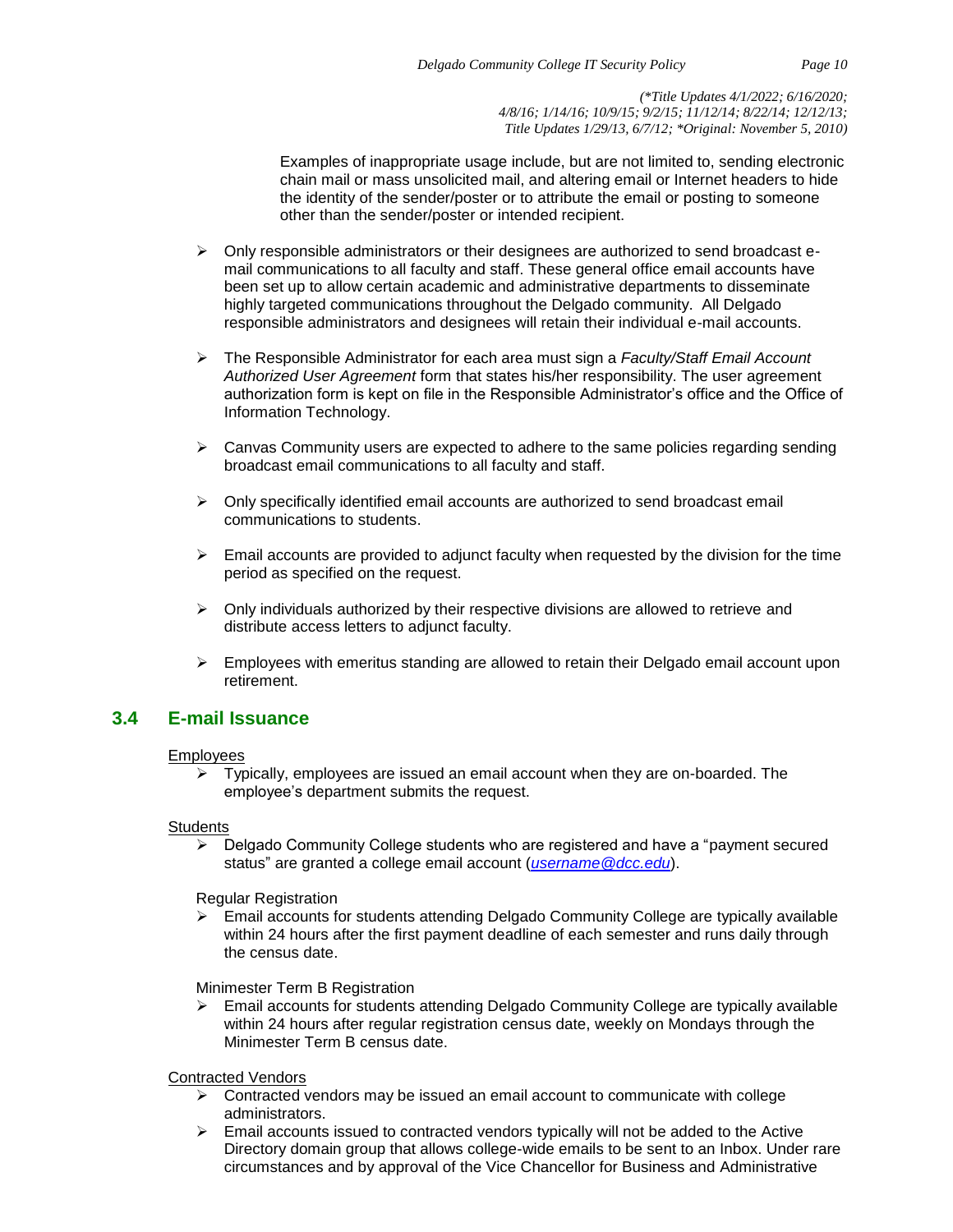Affairs, a contracted vendor may be granted access to receive college-wide email communications.

#### **3.5 Special Circumstances**

- $\triangleright$  Upon request and with the approval of a department head or administrator, a supervisor may be granted temporary access to retrieve business-related information from the email account of an employee who is no longer employed with the College.
- $\triangleright$  Typically, for audit reasons and best practices, access is not extended to a separated employee's email account for more than a 30-day period.

## **3.6 College Student Email Communication**

 $\triangleright$  Regarding email communication, the College communicates with students via the preferred email address indicated in the student's LOLA account.

#### **4.0 Internet Usage**

Delgado Community College provides Internet access for its employees so they can obtain up-to-date information that may be useful in performing their job responsibilities and duties.

## **4.1 Proper Internet Usage**

- ➢ No illegal or pirated information or software should be downloaded or viewed.
- $\triangleright$  Passwords for personal use should be of different variation from those used within Delgado.
- $\triangleright$  Delgado prohibits employees from using the Internet to visit sites that are pornographic, sexually explicit, racial or ethnically biased or harassing or offensive in any way, either graphic or in text form, other than authorized academic purposes.
- $\triangleright$  Delgado reserves the right to monitor any and all network activities to and from your computer including Internet access. Such activities may be archived and monitored at a future date.
- $\triangleright$  Similarly, the unauthorized copying of commercial software packages for which the College is liable through licensing agreements or the introduction of any unauthorized software to a College computer is considered inappropriate and a violation of Internet usage and/or copyright laws and may be prosecuted.
- ➢ The Delgado Community College Home Page on the Internet is an official publication of the College. All web pages linked to it are also official publications of the College. These pages represent the College electronically, just as the *Delgado Community College Catalog* and the *Class Schedule* do in the print medium. As such, the content of these pages should promote the College, its programs, faculty and staff in a positive light, consistent with its mission.
	- The creation and maintenance of web pages by units within the College are encouraged as a means of promoting Delgado Community College, its programs, faculty, and staff.
	- These pages require the approval of the Delgado Office of Communications and Marketing before publication and must be administered according to the College's [Internet Web Pages](http://docushare3.dcc.edu/docushare/dsweb/Get/Document-960/) policy.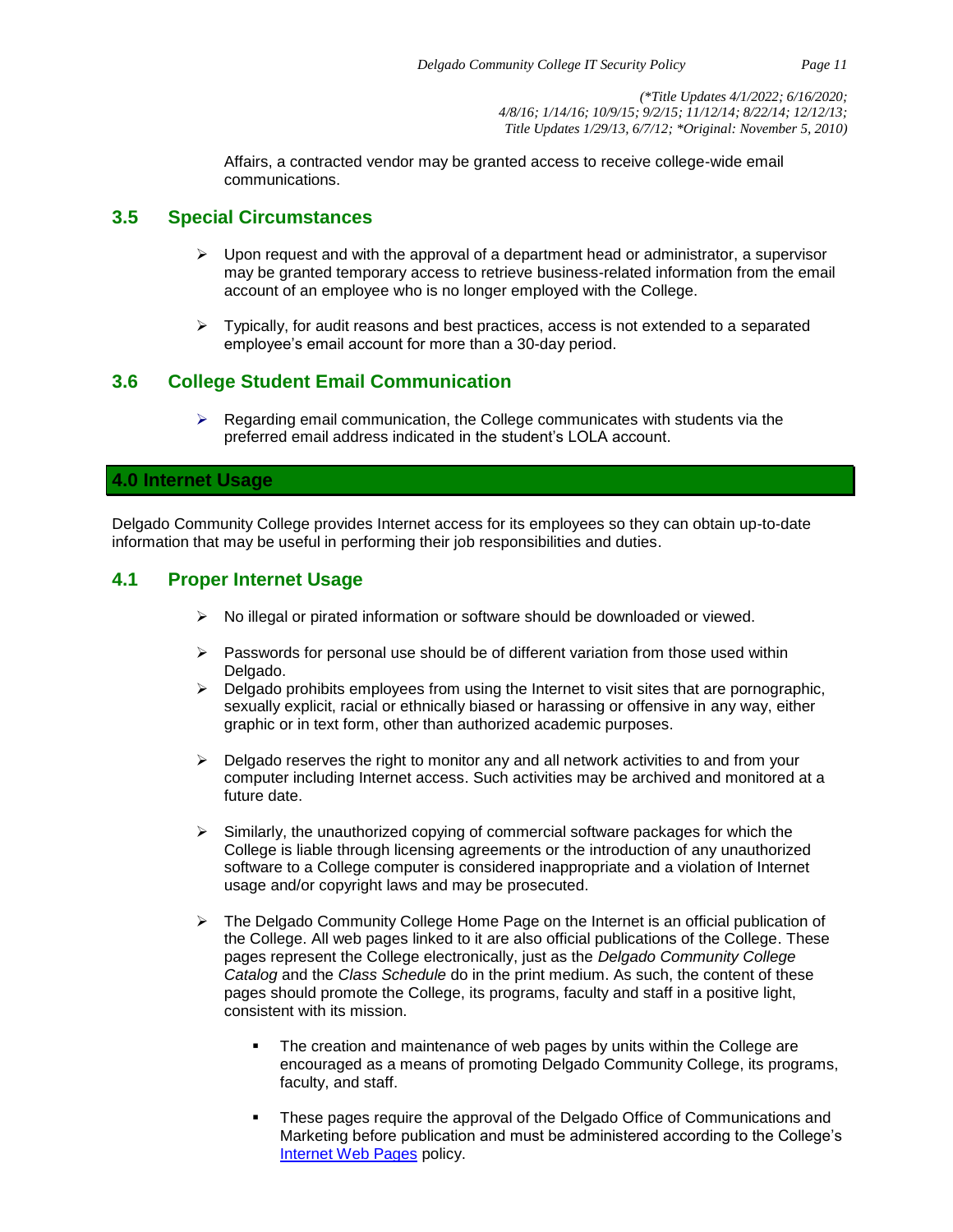$\triangleright$  Inappropriate Internet usage will result in the loss of Internet access and may result in further disciplinary action, up to and including termination.

## **4.2 Wireless Access**

## **Wi-Fi Purpose**

Delgado Community College (Delgado) is the host to a Wi-Fi network that is available to employees, students, and authorized guests.

- $\triangleright$  Employees and students use their Delgado email account username to connect to the Wi-Fi network.
- $\triangleright$  Upon request, a special user account can be set up for doing business with the college for a specified time period.

## **Wi-Fi Usage**

- ➢ Wi-Fi coverage is campus-wide at all Delgado locations.
- $\triangleright$  Access is available to connect to the Internet via devices such as laptops and mobile phones.
- $\triangleright$  Individual users must configure personal devices for wireless network connection.
- $\triangleright$  Department heads must request access for temporary use via the OIT Help Desk online system.
- ➢ In support of the [Louisiana Community and Technical College System Use of Information](https://campussuite-storage.s3.amazonaws.com/prod/1558543/91b64910-2d2e-11e8-8c09-0a7155647e8a/1778125/0053f2d2-584f-11e8-818a-12be56b8d5f6/file/7002_Use-of-Information-Resources-Policy-Statement_12132016.pdf)  [Resources Policy Statement,](https://campussuite-storage.s3.amazonaws.com/prod/1558543/91b64910-2d2e-11e8-8c09-0a7155647e8a/1778125/0053f2d2-584f-11e8-818a-12be56b8d5f6/file/7002_Use-of-Information-Resources-Policy-Statement_12132016.pdf) use of Delgado Community College information technology resources is limited to the College's faculty, staff, currently enrolled students, and authorized guests, for legitimate academic and business purposes consistent with the College's mission. In fulfilling this mission, the College is committed to providing a secure yet open network that protects the integrity and confidentiality of information resources while maintaining its accessibility.

## **5.0 Software**

Standard software applications have been loaded on each administrative employee's computer consistent with the needs of his or her position. Any modifications to this installation need the approval of the Client Support Services Assistant Director. OIT Client Support Services will not support unapproved software.

## **5.1 Downloading and Installing Software**

- $\triangleright$  Only licensed software compatible with Delgado's information systems will be installed on all Delgado technology resources.
- $\triangleright$  The staff of the Office of Information Technology (OIT) department will install the software according to the Office of Information Technology department guidelines for administrative PCs.
- $\triangleright$  Authorized lab assistants in the respective academic areas will install software according to the Office of Information Technology guidelines for faculty and student computing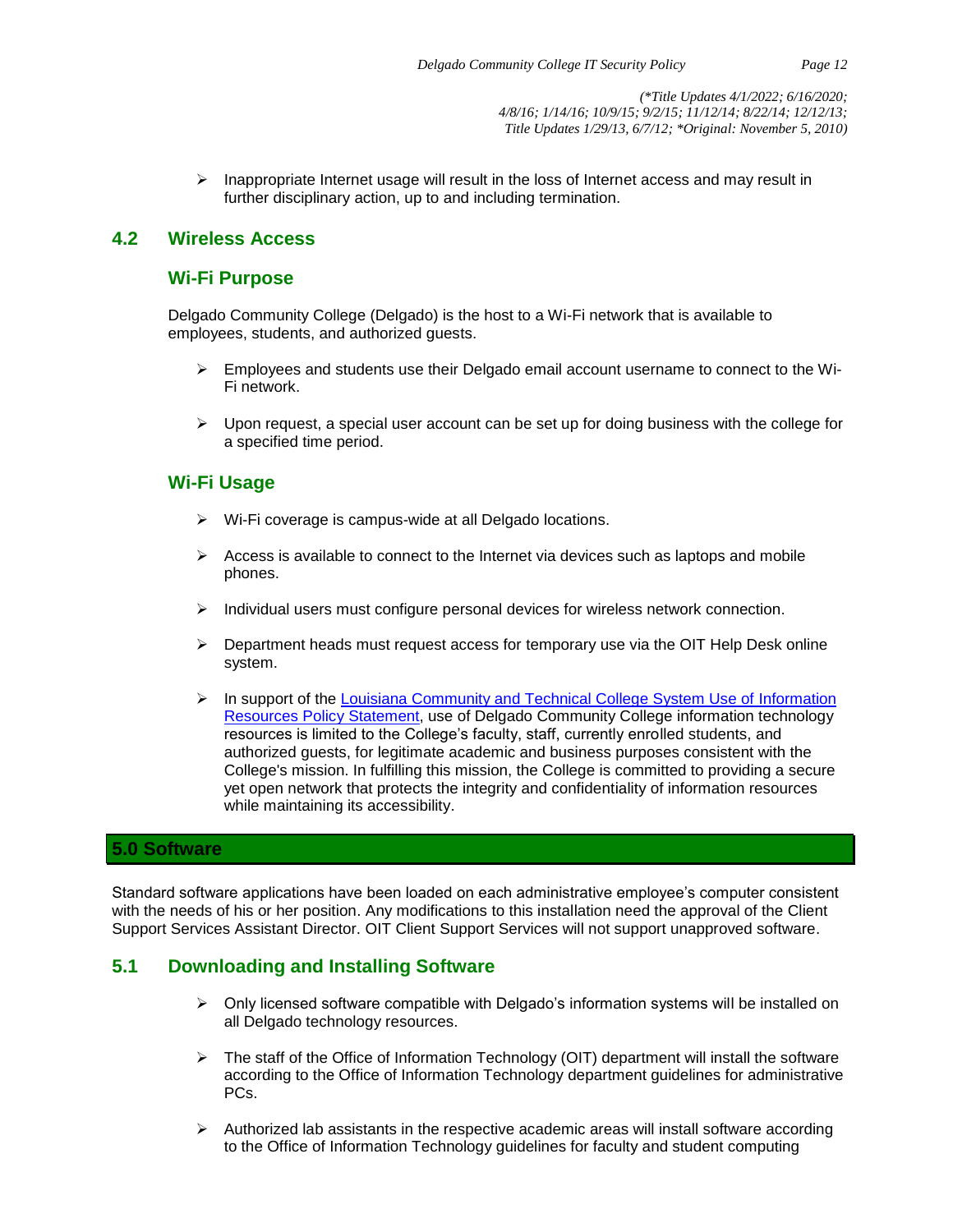resources. OIT will provide technical assistance in those academic areas without a lab assistant.

## **5.2 Software License Compliance**

In accordance with the [Louisiana Community and Technical College System Software License](https://campussuite-storage.s3.amazonaws.com/prod/1558543/91b64910-2d2e-11e8-8c09-0a7155647e8a/1778130/00540e70-584f-11e8-a46e-12be56b8d5f6/file/7007_LCTCS-Software-Licensing-Compliance_12132016.pdf)  [Compliance Policy,](https://campussuite-storage.s3.amazonaws.com/prod/1558543/91b64910-2d2e-11e8-8c09-0a7155647e8a/1778130/00540e70-584f-11e8-a46e-12be56b8d5f6/file/7007_LCTCS-Software-Licensing-Compliance_12132016.pdf) Delgado Community College ensures that all software installed on any College network or workstation that is used by faculty, staff, or students in the conducting of College business must be appropriately licensed. A software license is defined as a legal instrument governing the use or redistribution of software.

Accordingly, the College maintains the following requirements and administers the following procedures to ensure software license compliance:

- For software having a volume licensing agreement, those installing or authorizing the installation of such software must be familiar with the terms of the agreement. The licensing agreement must be maintained by the department serving as the ownercustodian of the software.
- No software may be copied or installed by any faculty, staff, or student of the College unless the licensing agreement specifically allows for this procedure.
- Software installation must only be conducted by an Office of Information Technology staff or other department/division staff as designated by the Office of Information Technology.
- Third party software for which Delgado Community College does not have specific software licensing must not be stored on College resources, systems or networks. The College's Office of Information Technology must remove such software if the involved users cannot provide proof of authorization from the rightful owner(s).
- For instances in which a specific department of the College is the owner-custodian or custodian of the system hosting the software, the department is responsible for [certifying](http://docushare3.dcc.edu/docushare/dsweb/Get/Document-5882/) software license compliance upon acquisition or purchase and for ensuring compliance with this software licensing compliance policy throughout the software's use.
- The Office of Information Technology conducts, at a minimum, every spring semester a [yearly inventory](http://docushare3.dcc.edu/docushare/dsweb/Get/Document-5882/) on installed software in search of unknown/unapproved/unlicensed software on all College resources.
- It is the expectation of the College that all users of Delgado Community College computing resources and all representatives of the responsible parties should be familiar with the policies, requirements and expectations surrounding software license compliance.
- Misuse or negligence in ensuring the necessary and appropriate licenses for all software utilized by the College abides by the conditions of use stipulated in the license(s) is unacceptable. Sanctions for employees of the College may result to possibly include a verbal or written warning, formal reprimand noted on employee's evaluation, [disciplinary](https://campussuite-storage.s3.amazonaws.com/prod/1558543/91b64910-2d2e-11e8-8c09-0a7155647e8a/1778099/005361a0-584f-11e8-89e8-12be56b8d5f6/file/6014_Discipline-For-All-Employees_12202016.pdf)  [procedures](https://campussuite-storage.s3.amazonaws.com/prod/1558543/91b64910-2d2e-11e8-8c09-0a7155647e8a/1778099/005361a0-584f-11e8-89e8-12be56b8d5f6/file/6014_Discipline-For-All-Employees_12202016.pdf) up to and including termination, and/or reimbursement to the College. Misuse or negligence in ensuring software licensing requirements is a violation of the [Student](http://docushare3.dcc.edu/docushare/dsweb/Get/Document-80/)  [Judicial Code,](http://docushare3.dcc.edu/docushare/dsweb/Get/Document-80/) and accordingly, students are subject to the Code's requirements and applicable sanctions.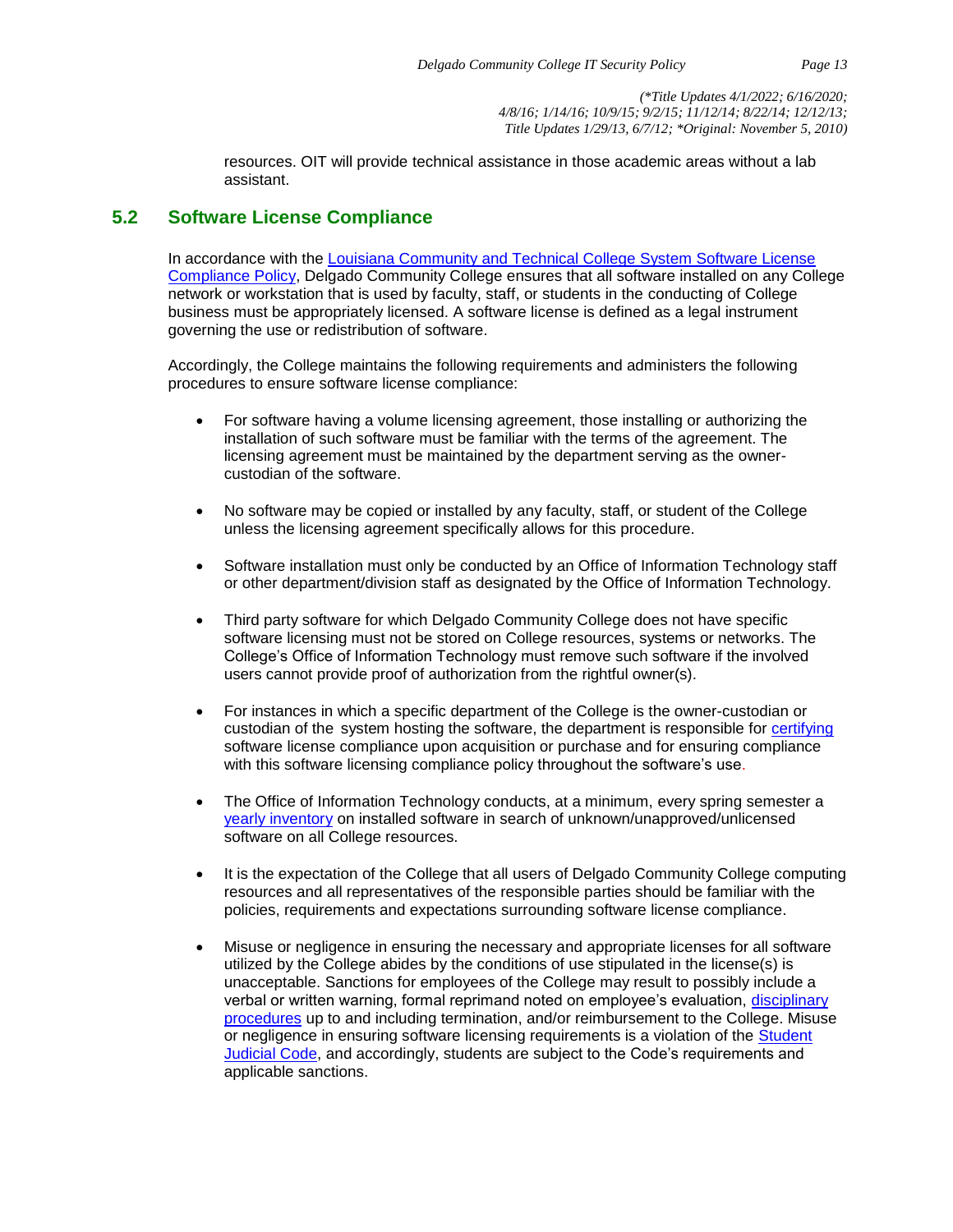#### **6.0 End-User Account Access**

The College is linked to the Internet and to other networks either directly or indirectly. Access to these networks by faculty, staff, and students is granted because of employment or enrollment at the College.

Delgado faculty and staff members may be granted access to the College's network and administrative systems if deemed appropriate for their position or department. For detailed instructions on how to become a user of the College's network and/or administrative systems, employees should refer to the College's [Technology Services](http://docushare3.dcc.edu/docushare/dsweb/Get/Document-40/1822-1E+Title+Update+5-12-10+for+web+distribution.pdf) policy.

Since user account access is an integral part of security for the College's technology infrastructure, access is granted based on a number of general practices. The following guidelines have been established.

## **6.1 Account Creation**

A request for account access is submitted electronically via the OIT Help Desk system. When a request is submitted, it is electronically routed for approval to the employee's supervisor and data manager/custodian, if applicable.

- $\triangleright$  The employee's job function and department requirements will determine the level of access to system resources.
- ➢ At a very minimum, all accounts require both a username and a password.
- ➢ Sharing of end-user accounts between users is prohibited.
- ➢ When an account has been established, electronic notification will be sent to the requestor and the new employee's supervisor.

## **6.2 Account Logons and Passwords**

Delgado faculty, staff and students may be issued logon ids that are used to access various information technology systems and resources provided by the College. This logon id will remain valid for the period the individual is associated with the College.

All users with logon ids and passwords to the College's technology resources should be aware of the following:

- $\triangleright$  The logon id owner is responsible for all actions and functions performed by his/her logon id.
- ➢ Passwords used in association with the logon ids are to be safeguarded and neither logon ids nor passwords are to be shared by any two individuals. (*with the exception of general office email accounts and lab account*)
- ➢ Logon ids or passwords **may not be shared** with another person other than a designated OIT representative.
- $\triangleright$  End-users are limited to five (5) incorrect sign-on attempts before the logon id/account is automatically locked.
- $\triangleright$  Proper use of the logon id is the responsibility of the individual under whose name it has been assigned.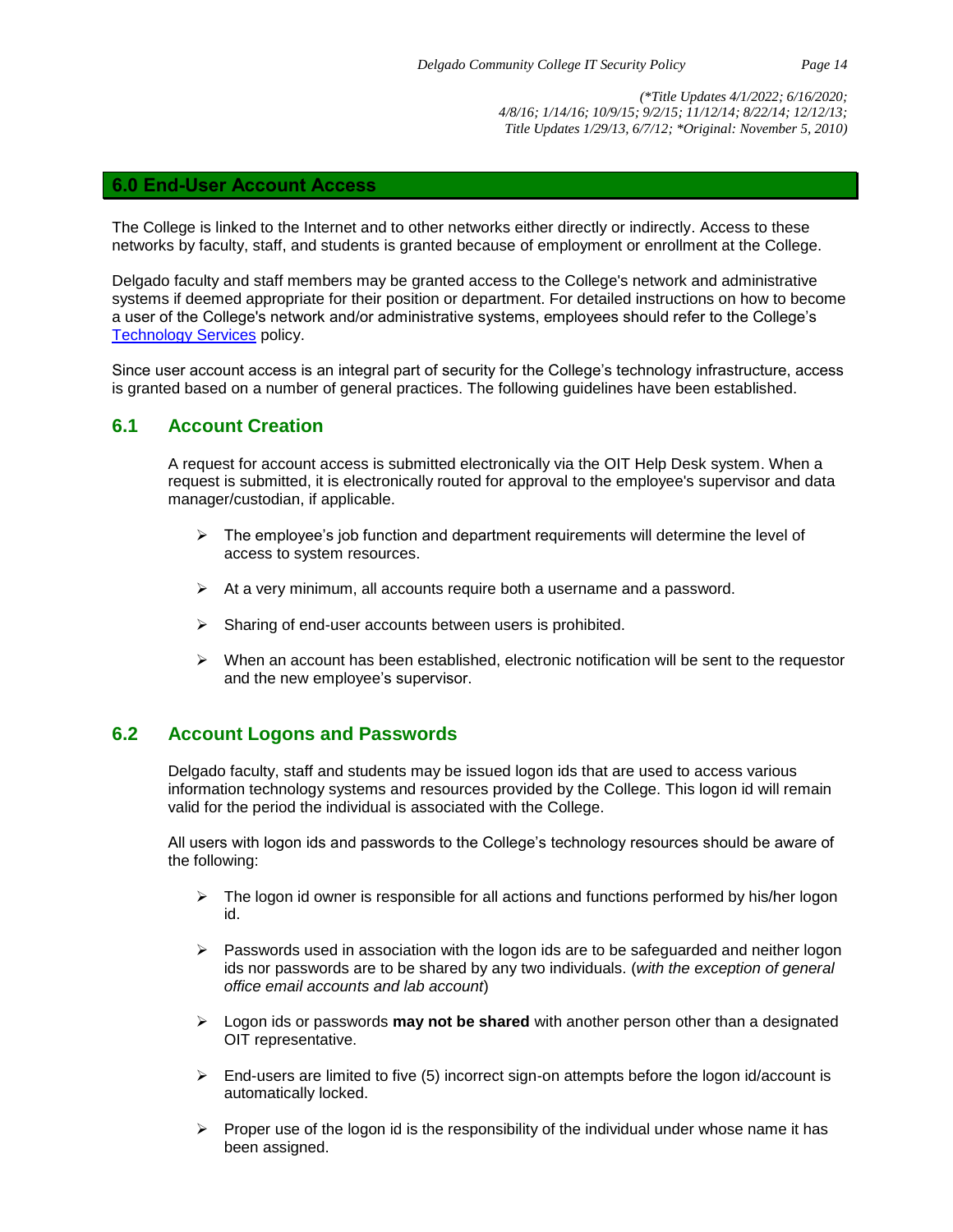## **6.3 Password Selection and Management**

Potentially, serious damage can occur if a user's password is not safeguarded. Therefore, passwords should be changed regularly. Passwords are used to authenticate an end-user's identity and to establish accountability. A password that is easily guessed is not an effective password and compromises security and accountability of actions taken by the logon id, which represents the end-user's identity.

All end-users with logon ids and passwords to the College's technology resources should practice the following:

- $\triangleright$  The recycle or re-use of passwords shall be reasonably limited.
- $\triangleright$  Users are advised to change the initial password on a new account immediately.
- $\triangleright$  Passwords should be selected that are difficult to quess by others.
- $\triangleright$  Network/email and administrative systems password complexity must contain at least 3 of the following 4 categories: English upper-case characters (A-Z), English lower-case characters (a-z), Base 10 digits (0-9), and non-alphanumeric characters (e.g. %, &, !) and be at least twelve (12) characters in length.
- $\triangleright$  It is strongly suggested that passwords should not include your logon id, your name, your spouse's name, children's or pet's name, or any other names commonly known to others.
- ➢ Users will be held accountable for password selection and protection.
- $\triangleright$  A user's password must not include anything derogatory, offensive, or defamatory.
- $\triangleright$  It is strongly suggested that passwords are not written down or stored in a place that can be accessed easily by others.
- $\triangleright$  All passwords shall be changed whenever it is determined that a system security may have been compromised.
- $\triangleright$  When requesting a password reset, individuals will be asked a security question(s) to verify the identity of the person requesting the action.
- $\triangleright$  After five (5) unsuccessful attempts are made to enter a password, the logon id will be automatically locked. When this occurs, users may reset passwords utilizing the instructions/procedures on the [Reset Your Password](https://password.dcc.edu/accounts/Reset) webpage.
- ➢ Passwords are encrypted and will not display when typed.
- $\triangleright$  Passwords should periodically be changed. However, it will automatically expire every 105 days; the system will prompt you when the time approaches. **Note:** The 105th day for each individual may be different.

Some general management rules to practice are: 1) do not leave your computer logged on and unattended for an extended period of time, 2) do not log on to your system if someone can see you keying in your password, 3) turn off your computer when you leave for the day, 4) if you use a remote access program and you need to leave your computer on, be sure that it is in a locked room, and 5) use a screen-saver access program to secure the computer from unauthorized access.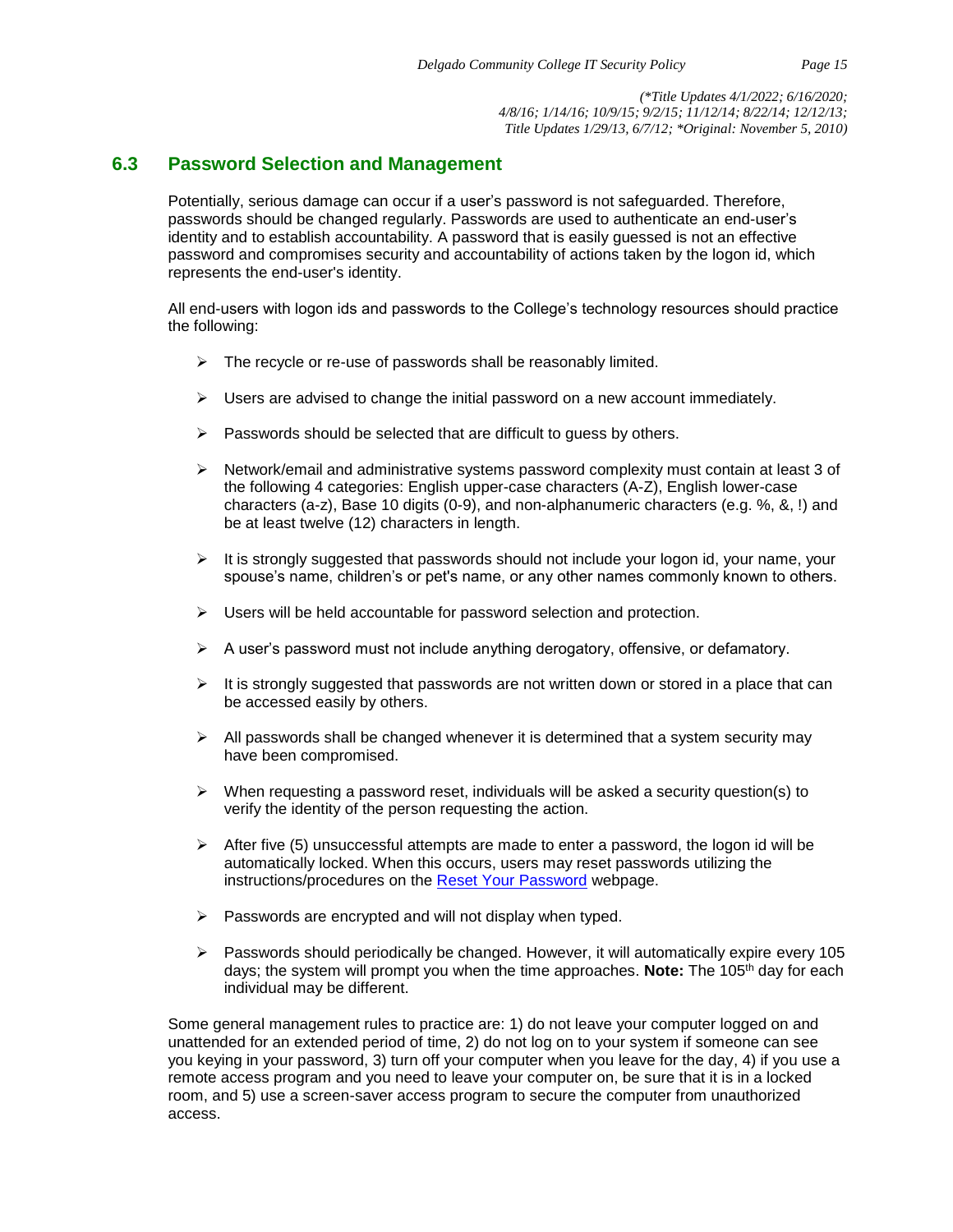## **6.4 Temporary or Contracted Employees**

All temporary and contractual employees with access to the network or administrative system should be aware of the following:

- $\triangleright$  Accounts are created for Temporary or Contracted employees using the same process as regular employees.
- $\triangleright$  All Temporary or Contracted employees must be set up with a temporary account containing an account expiration date, if applicable.
- $\triangleright$  Upon approval, the Office of Information Technology will provide a logon id and password for temporary access and application use.

## **6.5 Account Modification**

Current employees may request changes to their access by submitting the appropriate access request update form through the online OIT Help Desk system. The employee's supervisor must approve the request electronically. However, this does not automatically guarantee that the request will be granted, as it may require the approval of a data manager, if applicable.

## **6.6 Account Removal**

#### **FACULTY/STAFF**

All employees with access to the network or administrative systems should adhere to the following:

- ➢ When the Office of Information Technology (OIT) receives notification of an employee's separation from the College, access to all technology resources is restricted by the close-of-business on the employee's last working day, unless otherwise instructed by the Office of Human Resources.
- $\triangleright$  In the event of immediate access suspension, an authorizing College administrator contacts the Office of Information Technology Chief Information Officer or the Executive Director. The Chief Information Officer or Executive Director notifies the appropriate security personnel to ensure that the access to technology resources is immediately disabled.
- $\triangleright$  In the event of immediate access suspension, an authorizing College administrator contacts the Office of Information Technology Chief Information Officer or the Executive Director. The Chief Information Officer or Executive Director notifies the appropriate security personnel so that the access to technology resources is immediately disabled.
- ➢ In lieu of hard copy signatures, the College allows employees to obtain signatures for the Employee Exit Checklist sheet via email correspondences. The Office of Information Technology prefers to receive these email correspondences via the *oitsecurity@dcc.edu* email account.
- $\triangleright$  Electronic requests to terminate employees are processed in one of two ways: 1) Via email
	- The Office of Information Technology receives the "Employee Exit" Checklist" via the [oitsecurity@dcc.edu](mailto:oitsecurity@dcc.edu) email account.
	- The "Employee Exit Checklist" form is signed and returned to the employee or the employee's supervisor via the [oitsecurity@dcc.edu](mailto:oitsecurity@dcc.edu) email account.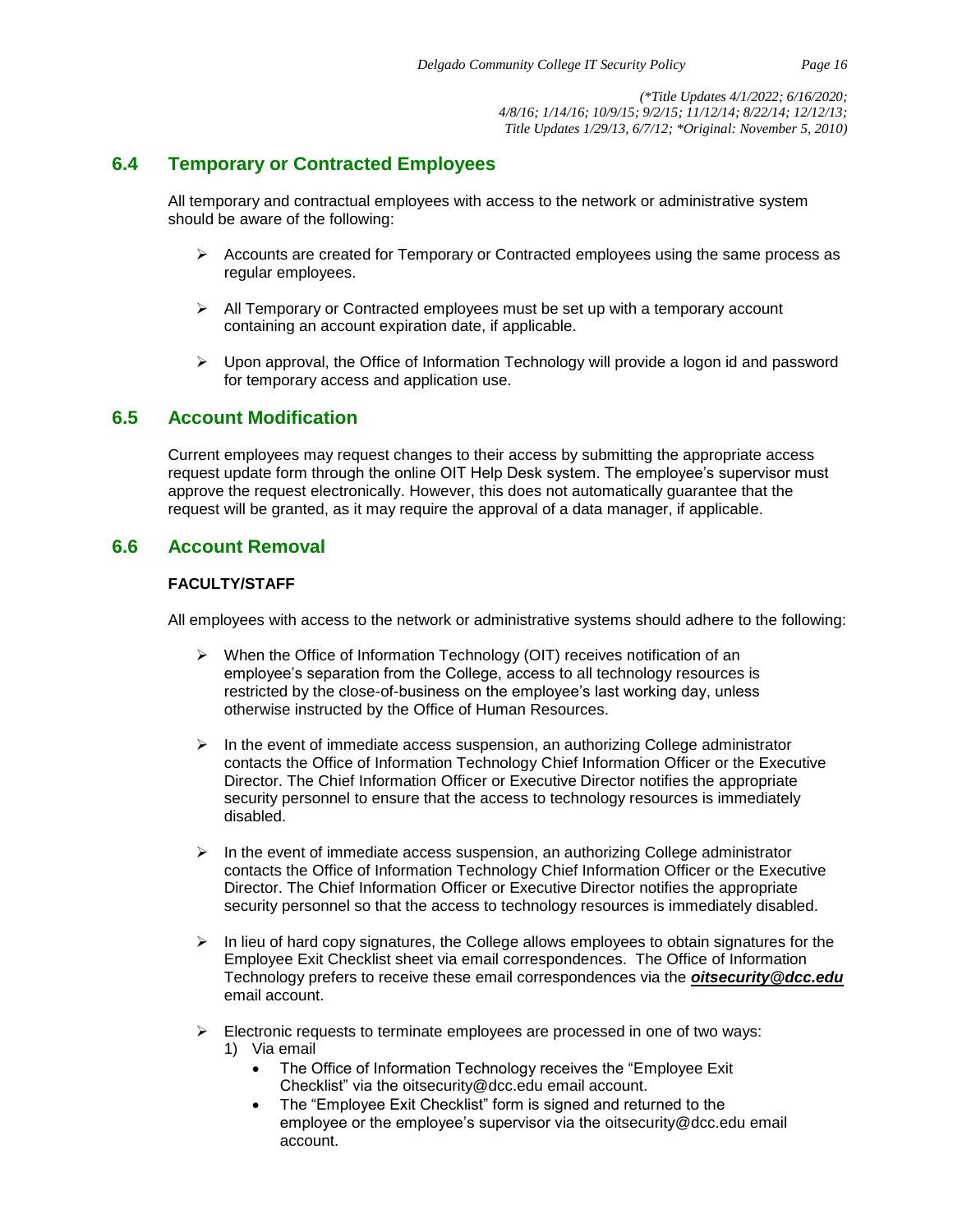- The request is processed by OIT security staff and access for the employee is disabled.
- 2) Via TalentEd Employee Management System (A web-based application that is a component of PeopleAdmin used by the Office of Human Resources to manage employee records.)
	- The Office of Information Technology receives an email notification from the TalentEd online system and a corresponding OIT Helpdesk ticket for the employee in the email notification.
	- The request is processed by OIT security staff and access for the employee is disabled.
- $\triangleright$  Retirees will not retain access to their email account upon separation from the College.

#### **STUDENTS**

- $\triangleright$  Delgado Community College student email accounts are purged at the end of each semester/term (fall/spring/summer) based on the following criteria provided by the College Registrar:
	- Students who have not been enrolled or registered at the College for the past five (5) consecutive years.

Important Note: If a student has not enrolled or registered at the College within a five (5) year period and has used a username@dcc.edu email account as a personal contact, it is strongly suggested that the student obtain a personal email account and notify the necessary individuals, organizations, entities, etc., that the email contact has changed.

## **6.7 Remote Access**

Delgado Community College adheres to the Louisiana Community and Technical College System's policy regarding remote access.

- $\triangleright$  Remote access users shall not violate any college policies, perform any illegal activities, and be used for outside business interests.
- $\triangleright$  Remote access privileges will be strictly limited and evaluated on a case-by-case basis.

## **7.0 Physical Controls**

Central access controls are assigned to the College's Campus Police Department. Acting as the Central Access Control Administrator, the Campus Police Department under the direction of the Chief of Police is responsible for the utility, security, maintenance and coordination of the card access system and managing access to facilities as stated in the College's [Access Control](http://docushare3.dcc.edu/docushare/dsweb/Get/Document-403/1370-1a+with+updated+access+form+2010+for+web+distribution.pdf)  [Procedures](http://docushare3.dcc.edu/docushare/dsweb/Get/Document-403/1370-1a+with+updated+access+form+2010+for+web+distribution.pdf) policy.

- $\triangleright$  The Campus Police Department provides authorized employees with access to buildings and offices when metal keys or access cards are not available and conducts daily physical security inspections of facilities.
- ➢ The issuance of keys to all college facilities is managed by Campus Police Department.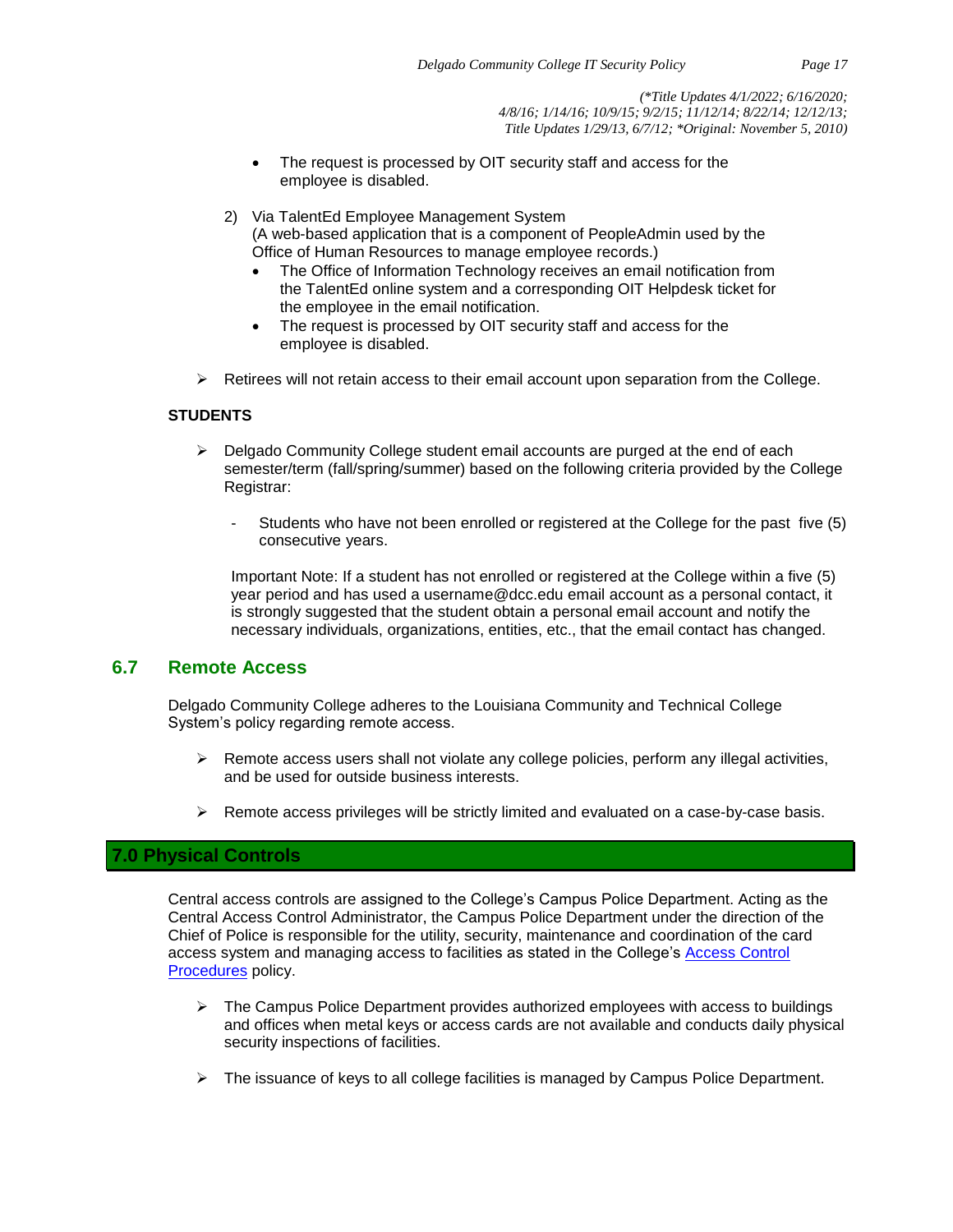## **7.1 O.I.T. Area - Physical Controls**

Access to the area where the Office of Information Technology is housed is controlled by card access restricted to authorized personnel. During regular business hours, access to the lobby area through the front entrance door is unrestricted. Access to all other areas (staff office area, data center) is restricted and requires authorized access cards or metal keys for entry.

- $\triangleright$  Access is restricted by class (days, time periods and type), which determines access entry to the general office area and the data center.
- $\triangleright$  Authorized visitors are supervised and their entry and exit are recorded in a log.

## **7.2 Computer Theft**

As computer theft is and will continue to be a problem, individual users are responsible for securing their PCs and laptops. Stolen hardware will immediately be reported to Campus Police. If that theft results in the loss or compromise of sensitive information, the type and nature of the data lost will also be reported to the Security Unit of the Office of Information Technology. If the computer was acquired from OIT, a copy of the Campus Police Report must be forwarded to OIT for its records.

## **7.3 Locks**

Physical security is a key to protecting computers and computer information from loss and damage. All media and other sensitive information must be stored in a secured area. It is expected that computers be turned off when not in use for an extended period of time and office doors locked as applicable. It takes only a few minutes to practice good physical security.

## **7.4 Portable Devices**

Off-campus users must take additional precautions to safeguard computer information and equipment, including but not limited to:

- $\triangleright$  Safeguarding the computer and information from theft or damage.
- $\triangleright$  Prohibiting access to the computer (including family, friends, associates, and others) for any purpose, without departmental authorization.
- $\triangleright$  Ensuring all sensitive data on approved portable storage devices is properly encrypted (see *15.3 Data Security- Encryption);*
- $\triangleright$  Adhering to all computer policies and practices of the College, LCTCS and the State of Louisiana.

## **8.0 Security and Responsibilities**

All users have the responsibility to operate the College computing systems in an ethical, lawful, and responsible manner. These principles of responsible use are derived directly from standards of decency and common sense that apply to the use of any shared public resource. They apply equally to users who are students, faculty, staff, or any authorized guest user of the College's systems, networks, and services.

Delgado Community College will hold responsible the owner of any account through which security violations or irresponsible use occurs. Delgado Community College also reserves the right to withhold computing privileges from those who do not abide by the letter or intent of this policy document. Violations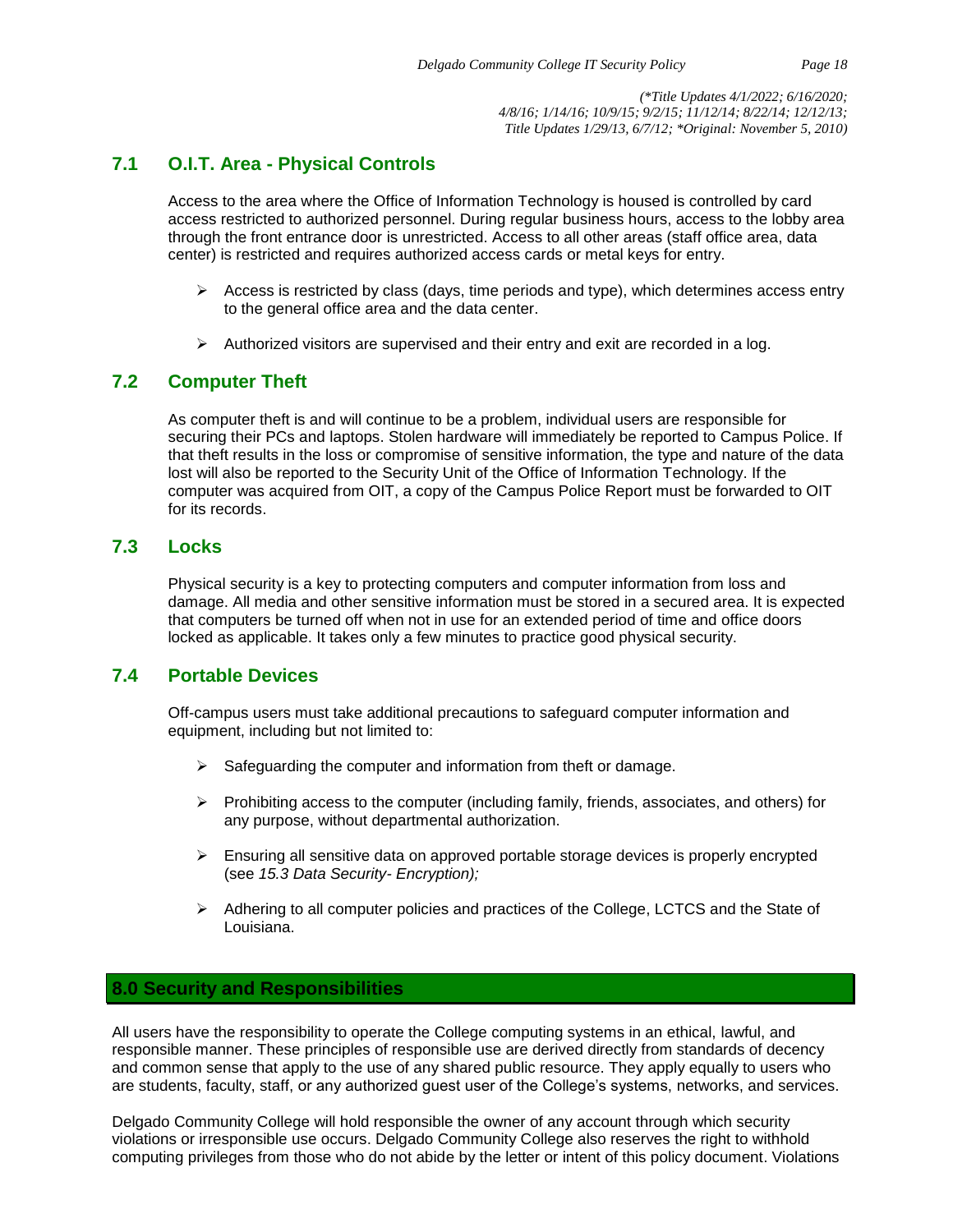of this policy by students shall be treated as violations of the **Student Judicial Code** and will be referred to the Office of the Vice Chancellor for Academic and Student Affairs for handling. Faculty and staff members who violate this policy will be subject to College disciplinary action.

These responsibilities are delegated to the following group of individuals:

## **Administrators must:**

- $\triangleright$  be responsible for maintaining the integrity of computer systems and data held on them, and for ensuring the systems are not misused;
- $\triangleright$  identify the electronic information resources within areas under their control;
- $\triangleright$  define the purpose and function of the resources and ensure that requisite education and documentation are provided to the College as needed;
- $\triangleright$  establish acceptable levels of security risk for resources by assessing factors such as:
	- how sensitive the data is, such as research data or information protected by law or policy,
	- the level of criticality or overall importance to the continuing operation of the campus as a whole, individual departments, research projects, or other essential activities,
	- how negatively the operations of one or more units would be affected by unavailability or reduced availability of the resources,
	- how likely it is that a resource could be used as a platform for inappropriate acts towards other entities,
	- limits of available technology, programmatic needs, cost, and staff support;
- $\triangleright$  ensure that requisite security measures are implemented for the resources;

#### **Data Managers are:**

- $\triangleright$  responsible for determining how the data may be used within the various applications, existing policies, and authorizing who may access the data;
- $\triangleright$  responsible for authorizing user access relevant to the specific system under their management;
- $\triangleright$  responsible for determining the type of access granted to each specific user.

## **End-User will:**

- $\triangleright$  adhere to the highest standards of ethical, responsible and considerate uses of technology resources, and avoid those uses prohibited by law or other directives;
- ➢ **not** disclose information in the data nor the access controls over the data unless specifically authorized in writing by the data manager;
- $\triangleright$  use data only for purposes specified by the data manager;
- ➢ ensure all sensitive data on approved portable storage devices is properly encrypted (see *15.3 Data Security- Encryption);*
- $\triangleright$  comply with security measures specified by the data manager;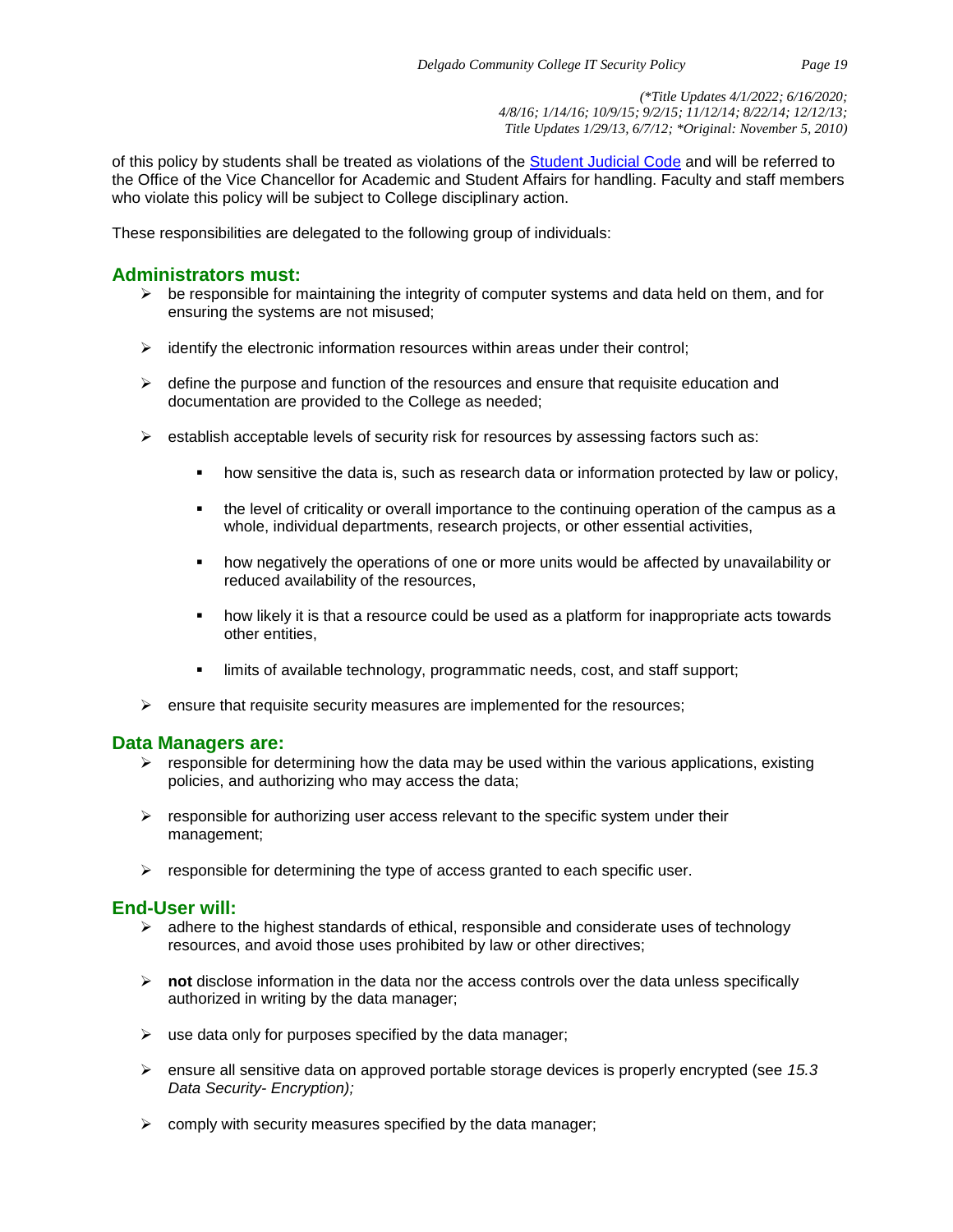- ➢ **not** modify or reconfigure any component of computing resources without proper Office of Information Technology authorization;
- ➢ **not** attempt to gain access to any computing network, academic or business resources that the end-user is not authorized to use, in other words "hacking";
- ➢ **not** connect or install any unauthorized hardware or equipment including, but not limited to, laptops, external drives, etc., to any technology resources or network access points without prior written approval from the Office of Information Technology;
- $\triangleright$  be considerate in the use of shared technology resources, coordinating with the Office of Information Technology for "heavy use" operations that may unduly slow operations for other users;
- $\triangleright$  comply with Computer Learning Laboratory guidelines and rules as set forth by the College's [Computer Learning Laboratories](http://docushare3.dcc.edu/docushare/dsweb/Get/Document-31/) policy and appropriate campus official(s);
- $\triangleright$  accept full responsibility for any publication resulting from technology resources and/or publishing web pages and similar resources, including ensuring that all copyrights have been authorized for use;
- ➢ **not** accept payments, discounts, free merchandise or services in exchange for any services provided through use of the technology resources, unless properly authorized by the College, or otherwise conduct a for-profit, commercial business without properly coordinating with authorized Delgado administrators;
- ➢ **not** participate in gambling and peer-to-peer sharing on the Internet unless specifically authorized and/or provided by the College:
- ➢ **not** create or connect a server to the network without written permission from the Office of Information Technology;
- ➢ **not** play games on the network or shared computing resources for non-academic purposes;
- ➢ **not** use talk, write or IRC (inter-relay-chat) resources for non-academic purposes or in an abusive or frivolous manner;
- ➢ **not** post non-academic and/or inappropriate material to the Internet or a Website;
- ➢ **not** use large amounts of disc space to store files not related to the individual's institutional duties or for which an individual does not have proper permission to store or distribute (for example, using file sharing services such as Kazaa, Napster, Morpheus, etc.);
- ➢ **not** execute programs that have no useful purpose, thus taxing the system's resources;
- ➢ **not** use the computing network, academic or business resources of Delgado Community College for activities that are illegal (for example, child pornography, etc.).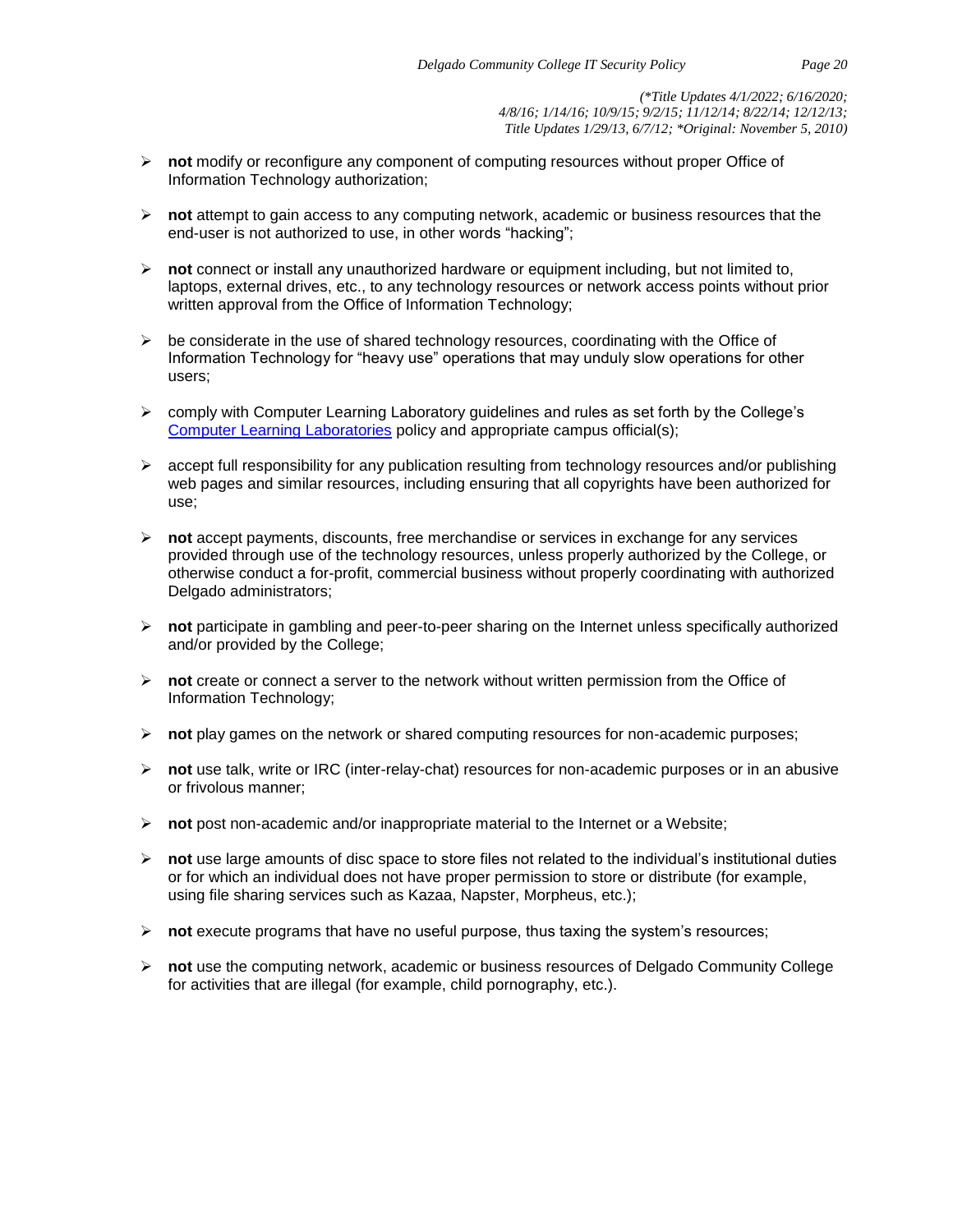## **OIT Staff will:**

- ➢ **not** be permitted to provide access to data without authorization from the appropriate data manager;
- $\triangleright$  be provided with privileged access to computer systems in order to carry out their responsibilities. They have a duty to use such privilege at all times in a professional manner and within the interest of the College;
- $\triangleright$  be responsible for email services that connect either to the Internet or public telephony services and make all reasonable efforts to inform their users that traffic may be recorded or monitored in compliance with the Regulation of Investigatory Powers Act (2000);
- $\triangleright$  become knowledgeable regarding relevant security requirements and guidelines;
- $\triangleright$  analyze potential threats and the feasibility of various security measures in order to provide recommendations to administrative officials;
- $\triangleright$  implement security measures that mitigate threats, consistent with the level of acceptable risk established by administrative officials;
- $\triangleright$  establish procedures to ensure that privileged accounts are kept to a minimum and that privileged users comply with privileged access agreements;
- ➢ protect individual passwords;
- ➢ **not** browse, inspect or copy users' information;
- ➢ **not** routinely collect information on individuals' information usage patterns;
- ➢ **not** configure software systems so as to maximize the confidentiality of user communication;
- $\triangleright$  configure systems to enforce appropriate password policies;
- $\triangleright$  stay abreast of any vulnerabilities of systems and manage security in accord with appropriate recommendations;
- $\triangleright$  configure systems to minimize the chance for abuse, and act promptly to end abuses upon notification.

## **9.0 Virus Detection Software**

Virus detection software is primarily used for the prevention of virus outbreaks and attacks involving computer resources. Licensed virus software is used to ensure the integrity, reliability, and good performance of College computing resources. As such:

- ➢ Administrative desktop computers and network servers are required to have *Delgado* approved virus detection software.
- $\triangleright$  Administrative desktop computers must be configured to have the virus detection software scan periodically (at least monthly) for viruses.
- $\triangleright$  Administrative desktop computers must be configured to have the virus detection software download and update the virus definitions on a periodic basis (at least monthly).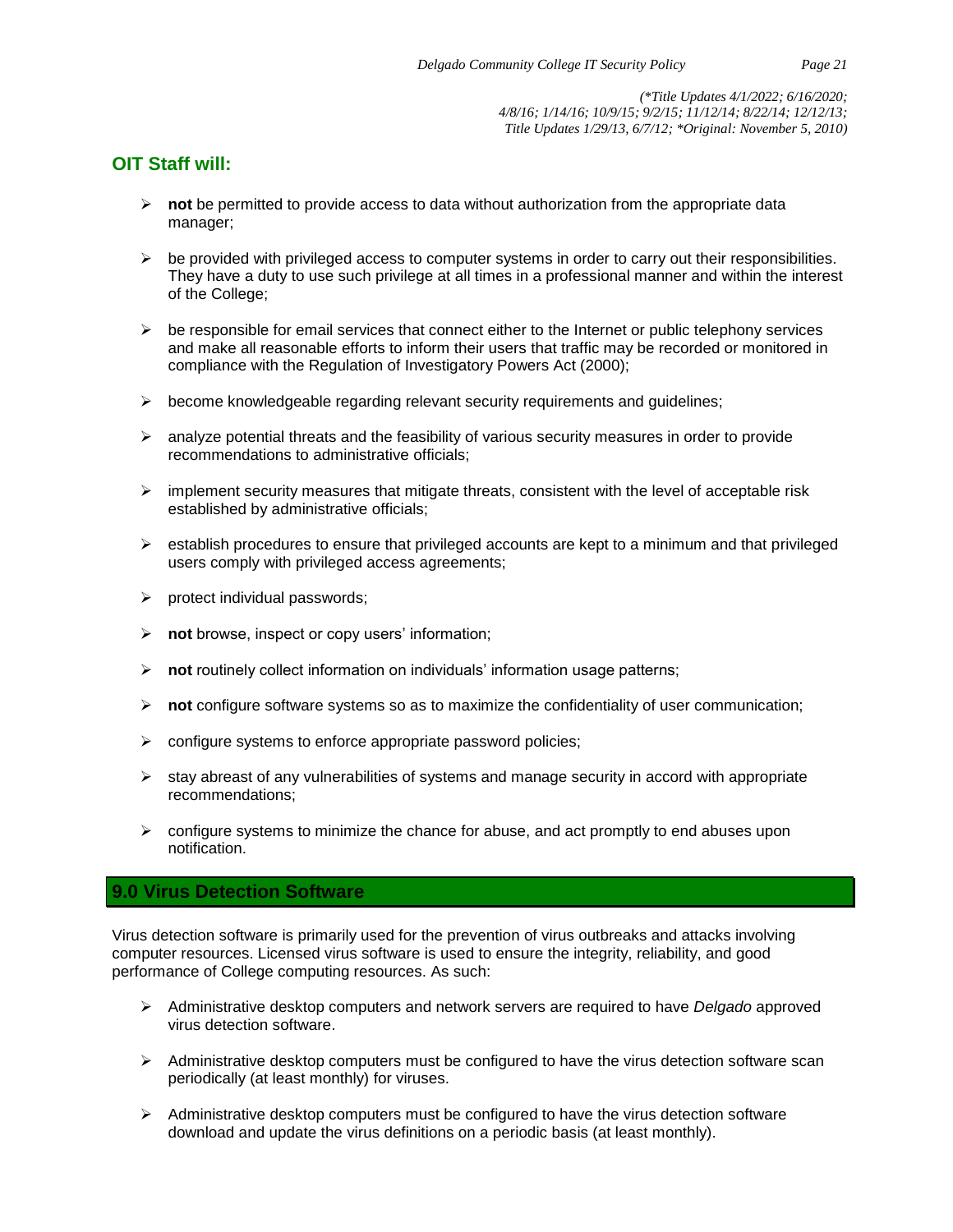$\triangleright$  Authorized lab assistants in the respective academic areas will configure desktop computers with authorized virus detection software and standard desktop components for faculty and student computing resources. OIT will provide technical assistance in those academic areas without a lab assistant.

#### **10.0 Social Engineering**

The basic goals of social engineering are the same as hacking in general: to gain unauthorized access to systems or information in order to commit fraud, network intrusion, industrial espionage, identity theft, or simply to disrupt the system or network. Social engineering attacks typically take place on two levels: the physical and the psychological.

These engineering attacks are achieved through a number of tactics such as:

**Social Engineering by Telephone**

A hacker will call up, imitate someone in a position of authority or relevance, and gradually pull information out of the user.

 **Waste Management** Also known as "trashing" or "dumpster diving," this involves searching trash for valuable information.

#### **Online Social Engineering**

Through anonymity of the Internet, this tactic enables hackers to make approaches to users for valuable information.

**Persuasion**

The main objective is to convince the person disclosing the information that the social engineer is in fact a person he/she can trust with that sensitive information.

#### **Reverse Social Engineering**

This is when the hacker creates a persona that appears to be in a position of authority so that users will ask him/her for information, rather than the other way around.

A few helpful tips for deterring possible attacks of "social engineering":

- $\triangleright$  Use caution when executing sensitive programs or entering logon information in the event of possible "shoulder surfing".
- $\triangleright$  Use caution with sensitive documents and be sure to shred documents when discarding to prevent retrieval of valuable information.
- ➢ Lock workstations when away to avoid such activity of "password grabbing".
- $\triangleright$  Use caution when asked to provide personal information via the Internet.

## **11.0 Privacy of Students**

The Family Educational Rights and Privacy Act (FERPA) protect educational records of a student from public disclosure without written permission of the student. Delgado Community College adheres to these rules and guidelines to protect the rights of its student body. The College's computing information and network resources are used in a manner that complies with this privacy.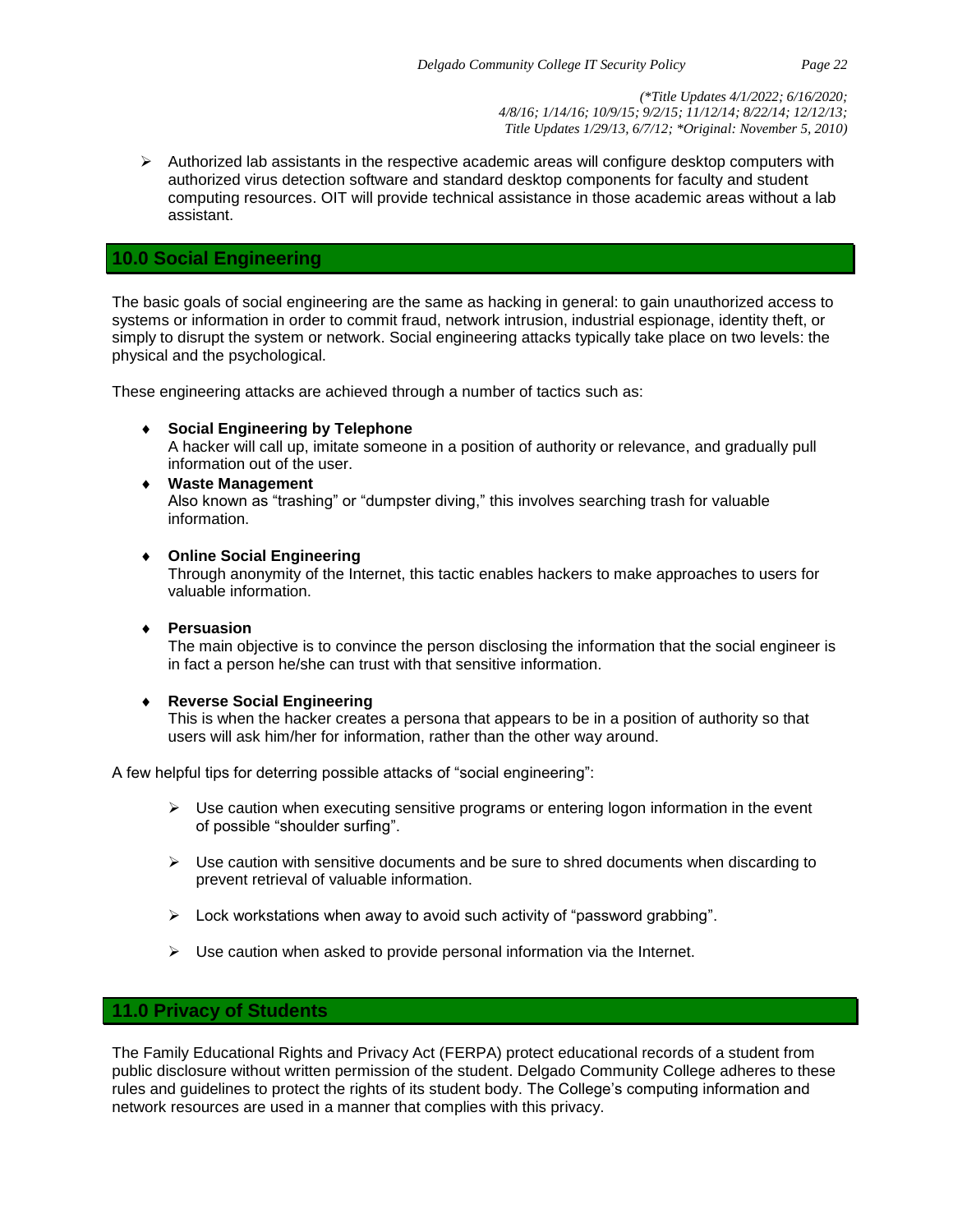## **12.0 Telecommunications**

Overall, the Office of **Technology Services (OTS) is re**sponsible for management of telecommunications within the executive branch of Louisiana state government. This includes the planning, procurement, provision, and administration of both goods and services statewide. The College's Office of Information Technology (OIT) operates as the liaison between OTS and the College. The Telecommunications section of OIT is responsible for the wiring, cabling, maintenance, and leasing of services for the operation of the College's communications.

Additionally, the Telecommunications section of OIT is responsible for wireless data transfers, voice communications, telecommunications equipment and requests for modifications to existing telecommunications equipment, systems or services, coordinating with OTS for the acquisition of new telecommunications systems or services and the like.

All telecommunications resources connected to or used through the College and any telecommunications services used on the College provided telephone network are to be controlled. Some of the technology resources provided by the College are as follows:

#### **Voice Access and Service**

Voice communications is another essential tool required for Delgado Community College to accomplish its mission. It, like data transmission, must be used correctly for it to produce significant efficiencies and improved productivity. The same standards of decorum, professionalism, and respect that guide us in our face-to-face interactions apply to the use of voice transmissions.

#### **Voice Services**

The College's **telephone system** is currently owned by the College maintained by the Office of Information Technology.

- $\triangleright$  Telephone service is available to employees to conduct College business. Employees should not utilize the College's telephone system for personal use. However, the College does realize that emergencies do arise where the telephone must be used for personal situations, i.e. family emergencies.
- $\triangleright$  Department heads determine what telecommunications devices and services are required by the employees under their supervision and then submit a service request via the OIT Helpdesk system.
- $\triangleright$  Requests for modification to telephone services must be submitted to the Office of Information Technology's Telecommunication section via the OIT Help Desk system.
- $\triangleright$  Users are responsible for informing OIT in the event of transmission problems.

#### **Voice Mail**

- $\triangleright$  It is imperative that voice mail be checked on a daily basis, and messages appropriately acted upon.
- $\triangleright$  It is everyone's responsibility to help decrease and eliminate voice mail complaints.
- $\triangleright$  It is necessary that voice mail greetings and name be updated so that callers will not think they were given the wrong person or extension when calling.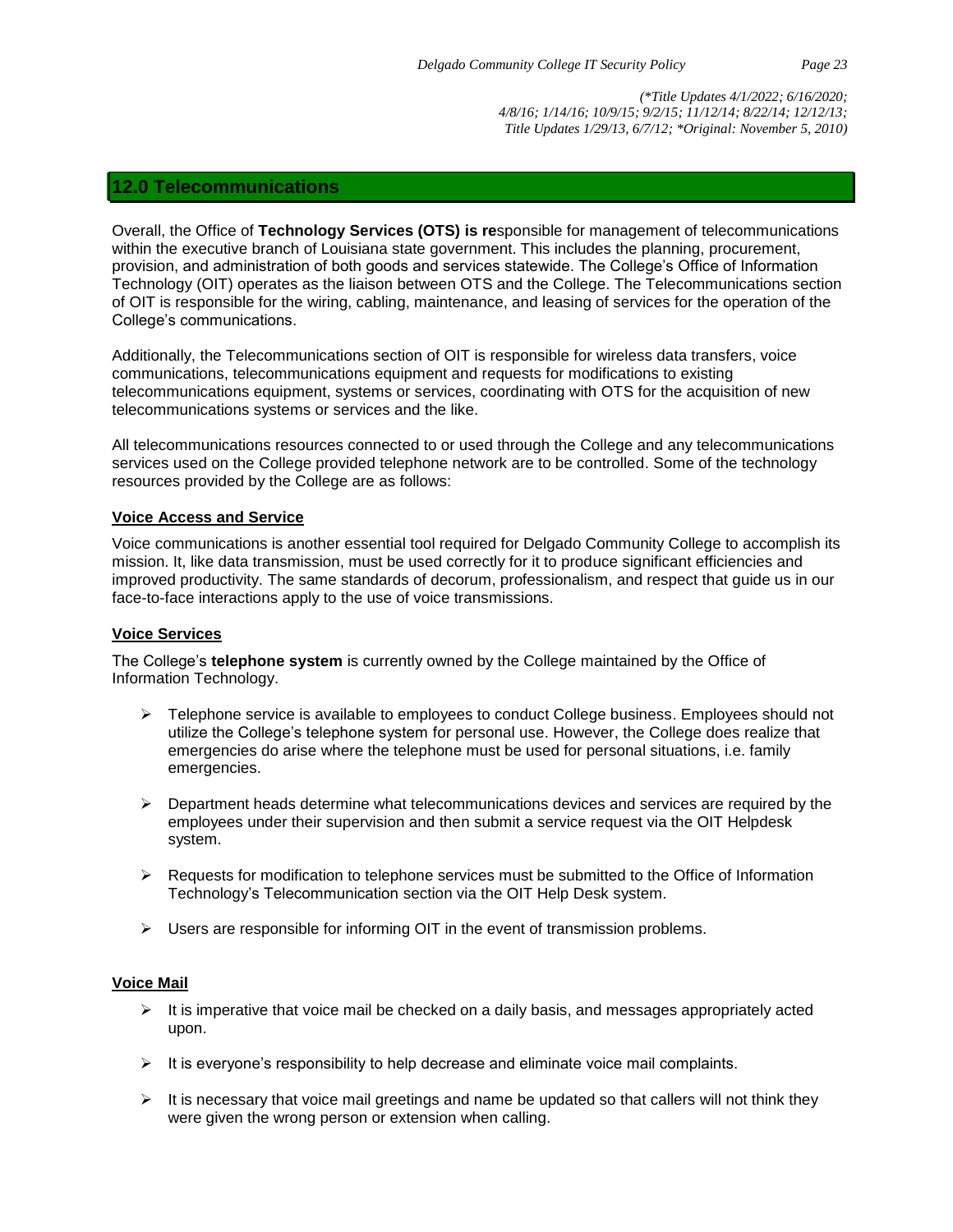#### **Supplied Mobile/Electronic Messaging Devices**

- $\triangleright$  Upon approval, mobile/electronic messaging devices are provided to eligible employees who are required to maintain mobile and/or electronic messaging capabilities in the scope of their job duties. The procedures and requirements for administering mobile/ electronic messaging devices are published in the College's [Mobile/Electronic Messaging Devices](http://docushare3.dcc.edu/docushare/dsweb/Get/Document-1061/IT-001.pdf) Policy.
- $\triangleright$  Emergency Response Team members have been given alternate cellular services in the event of an emergency.

#### **Termination of Employment**

➢ When *an* individual separate from the College, he/she must return all communication devices during the exit process.

## **13.0 Confidentiality**

All computer information is considered confidential unless a user has received permission to use it. Accessing or attempting to access confidential data is strictly prohibited. Confidential information should only be used for its intended purpose. Using confidential information for anything other than its intended use, without prior approval, is prohibited.

Delgado strives to maximize the confidentiality and security of its information systems and services within the limitations of available resources. As with paper-based systems, no technology can be guaranteed to be 100% secure. All users should be aware of this fact and should not have an expectation of total privacy regarding information that is created, stored, sent, or received on any networked system. The College reserves the right to review and copy any data or other information stored on any computer resource without notice to the user. This also includes the monitoring of all Internet use, email, and other activities accessed on or through computer resources of the College. Such monitoring, without limitation, may include, but is not limited to, review of all sites accessed by a user and e-mails transmitted and/or received.

The Internet environment offers tremendous opportunities to provide convenient access to information and services to authorized individuals wherever they may be. Users who serve as data managers of institutional information should be particularly aware of the potential for unauthorized access to or tampering with online information and services in the Internet environment.

The Office of Information Technology (OIT) is responsible to provide reasonable measures of protection for confidentiality via technology resources. Windows authentication and encryption as well as SSL (Secure Sockets Layer) secure encryption is currently used to safeguard personal information transmitted over the Internet. In addition, information is scrambled to enhance security when transmitting sensitive information.

## **14.0 Data Sanitization**

Information is the engine of an organization and is undoubtedly a powerful asset but it can also threaten an organization's existence if it falls into the wrong hands. In this advanced technological age, virtually every educational institution is fully reliant on information technology assets in their day-to-day operations. Large volumes of confidential data such as student records, financial assistance information, financial records, and personnel data are stored on PCs, posing a significant security threat. A single improperly discarded hard drive or PC could have severe consequences if proper measures are not taken to prevent the unauthorized disclosure of confidential data.

Delgado Community College complies with the State of Louisiana Office of Statewide Technology Policy #IT-POL-003, *Data Sanitization (Transfer and Disposal of Personal Computer Equipment),* and the software licensing agreements under which software is obtained.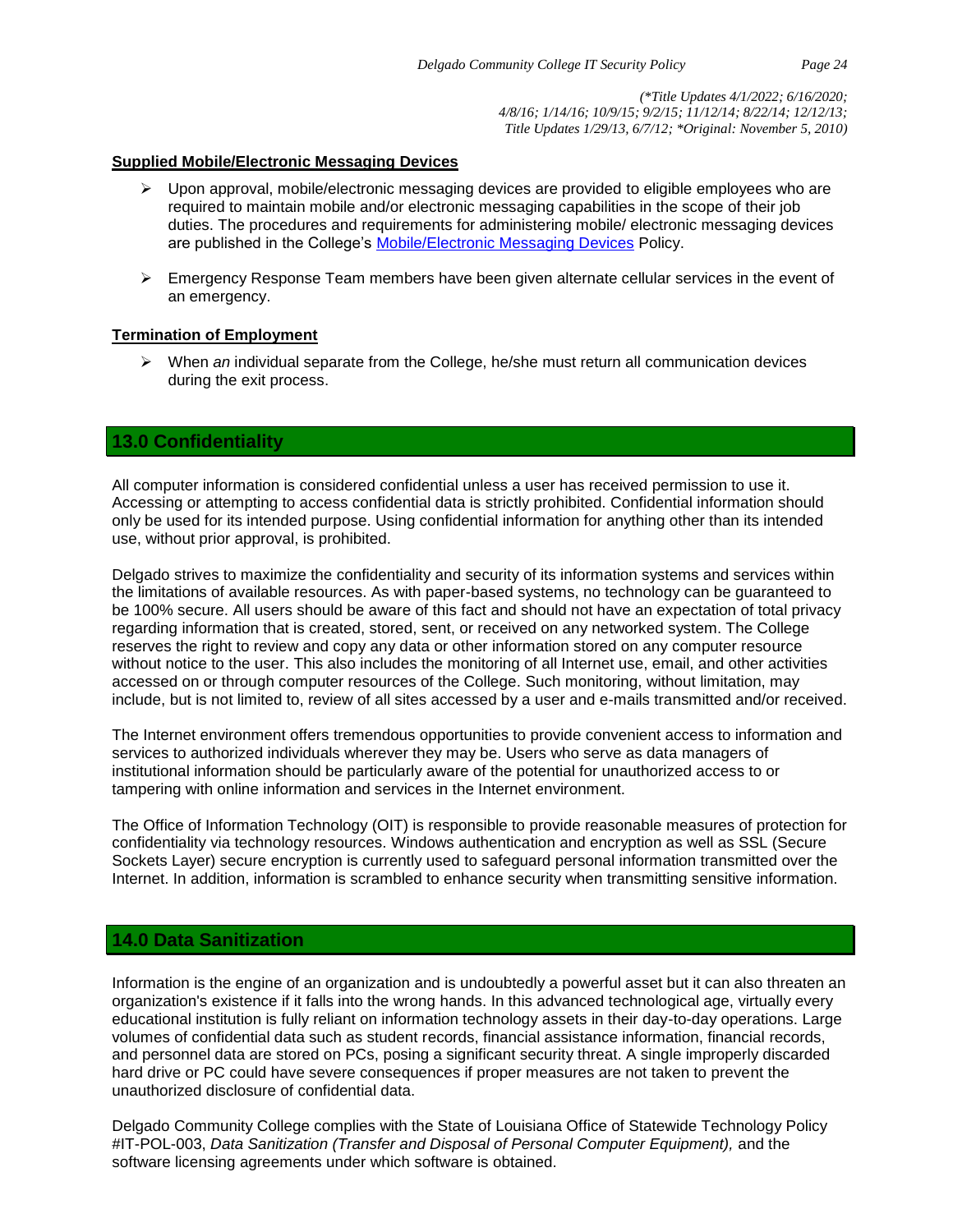In accordance with these regulations, Delgado has implemented its [Transfer and Disposal of Data Storage](http://docushare3.dcc.edu/docushare/dsweb/Get/Document-1849/)  [Devices](http://docushare3.dcc.edu/docushare/dsweb/Get/Document-1849/) policy, whereby the College determines and uses an appropriate method to sanitize magnetic storage devices, optical storage media and non-volatile memory devices that are surplused, transferred to another government entity, or subject to destruction. These methods include overwriting all addressable data locations on the device and/or mechanically magnetizing (e.g., degaussing) the device.

Sanitization is the secure removal of data and software from IT equipment before disposal. Generally, the Office of Information Technology will sanitize operable computers by the execution of a program that overwrites all data and programs on the hard drive.

#### **15.0 Data Security**

Data of value (data that would be missed if lost and cannot be easily recreated as from an OS installation) must be backed up on a regular basis. The Office of Information Technology must ensure that a means of backing up and restoring vital data is provided; in keeping with this responsibility, a backup strategy for the College's network system is conducted on a daily basis. The College's administrative system is hosted through the LCTCS System Office; therefore, responsibility for a backup strategy for this system resides with the System Office.

## **15.1 Data Security – Backups**

#### **Networking**

Servers in Delgado Community College Datacenter (On-Premise) are protected via two redundant backup processes. These processes are as follows:

#### **NetApp Storage Snapshots**

NetApp storage snapshots are taken four times daily (8 AM, 12 PM, 4 PM and 8 PM), Mon-Fri, and are retained for one week. These snapshots are stored on the volume they are snapshotting. These snapshots exist to protect against OS, virtual machine disk, and virtual machine failure and are the primary mechanism for the restoration of an entire virtual machine disk or virtual machine.

#### **Data Protection Management (DPM) Virtual Machine (VM) Backups**

DPM is a Microsoft System Center enterprise backup and recovery system that contributes to our business continuity and disaster recovery strategy which helps to facilitate the backup and recovery of our enterprise data**.** 

DPM takes daily incremental backups (M-Th) and weekly full backups (Fri-Sun) of all server resources. Daily incremental backups are retained for one week and weekly full backups are retained for two weeks. These DPM backups are then stored on external storage inside their corresponding site (disk pool). The most recent on-site weekly full backup is also replicated off-site to Azure cloud storage.

These backups exist as a secondary mechanism for the restoration of an entire virtual machine or virtual machine disk, as they are taken less frequently than the NetApp storage snapshots. These backups are a primary mechanism for the restoration of individual files or folders on a virtual machine as well as any failures on the volume or SAN level (up to and including a complete site failure).

Given that the data backup process is completely automated, minimal network staff intervention is required.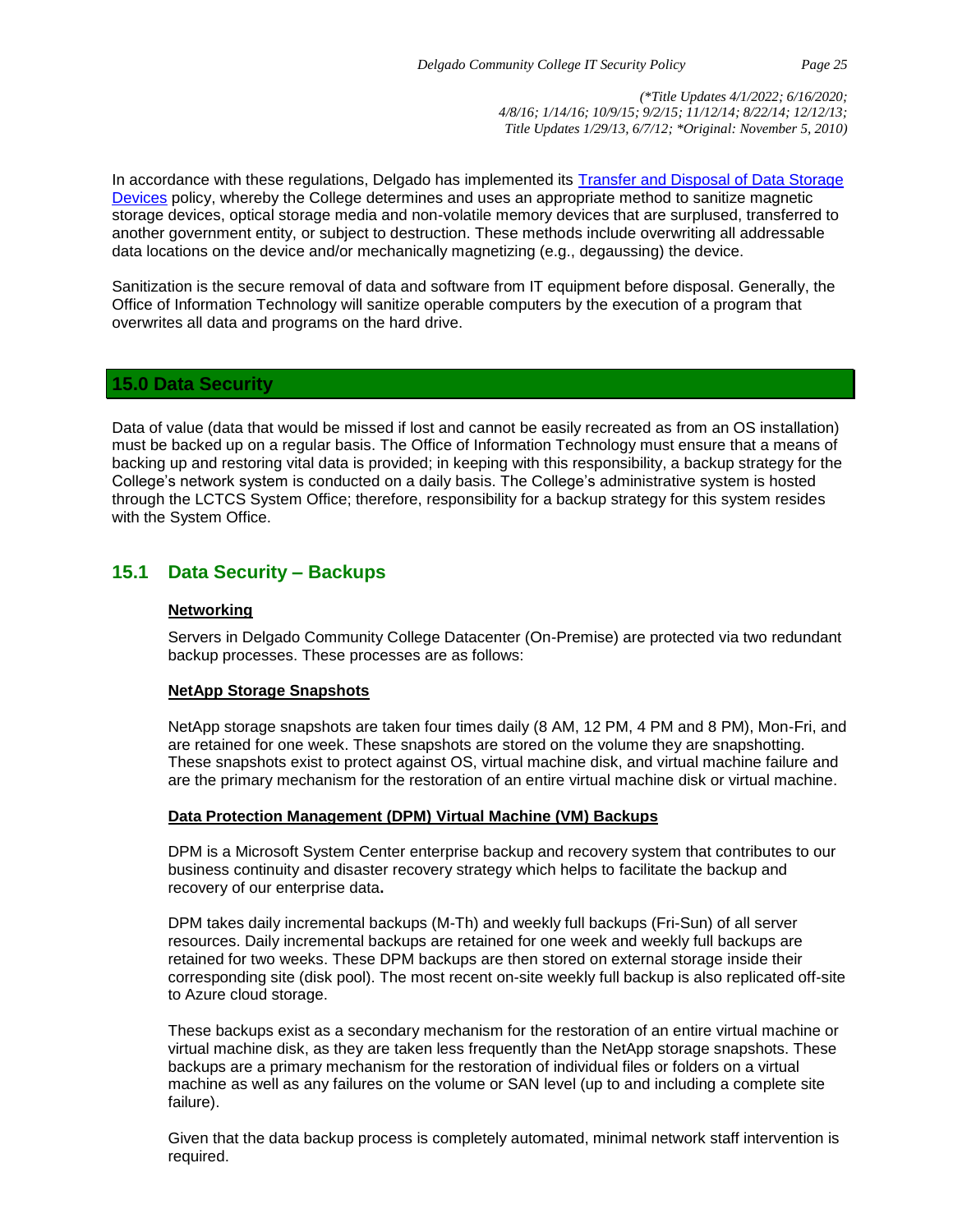## **15.2 Data Security – Auditing and Monitoring**

The Office of Information Technology is responsible for the monitoring and periodic audits of the College's technology resources including, but not limited to, technology systems, software development, and operating systems. To facilitate this effort, a number of tools are used, such as:

- **Audit Logs** logs are maintained that can provide sufficient data to reconstruct events and actions, such as dates, times, individual and/or process authorizing an activity/operation.
- **Archives** information is archived to ensure that important assets are maintained in a reliable long-term retrieval state for specified periods that may be utilized for special needs (i.e. – legislation, statutes, government, etc.).
- **Monitoring Products** a number of monitoring utilities are used to monitor the College's network infrastructure. These tools allow for the monitoring of Internet connectivity, servers, routers, switches, ports and the like.
- **Audit Files** are available through the College's administrative applications that allow for audit tracking of data elements in the databases. Reports can be generated indicating the before and after values of the data element. Event logs on the network automatically record network activity and 'flag' possible suspicious activity or concerns.
- **System Review** security reports are generated from the administrative system upon request from an administrative systems data manager/custodian for review. These reports can be generated listings of individuals with access to specific Banner security classes or all Banner security classes that an individual has access to. These reports can also provide a mechanism to assist with maintaining access control for network user accounts.

## **15.3 Data Security – Encryption**

[According to the Louisiana Division of Adminstration Office of Technology Services \(DOA/OTS\)](https://www.doa.la.gov/Pages/ots/Policies.aspx) [Information Security Policy,](https://www.doa.la.gov/Pages/ots/Policies.aspx) sensitive data is to be encrypted on all approved portable storage devices. Delgado Community College forces encryption on all portable storage devices via BitLocker. Users must allow BitLocker to encrypt the portable drive before moving files to it.

## **15.4 Data Security – Retention and Compliance**

It is recommended that data/files are maintained for a period of five (5) academic/calendar years.

## **16.0 Reporting Violation Incidents**

## **16.1 Technology Security Violations**

Reporting incidents is an ethical responsibility of all members of the Delgado Community College community. A critical component of security is to address security breaches promptly and with the appropriate level of action. Below are guidelines for reporting and handling security incidents: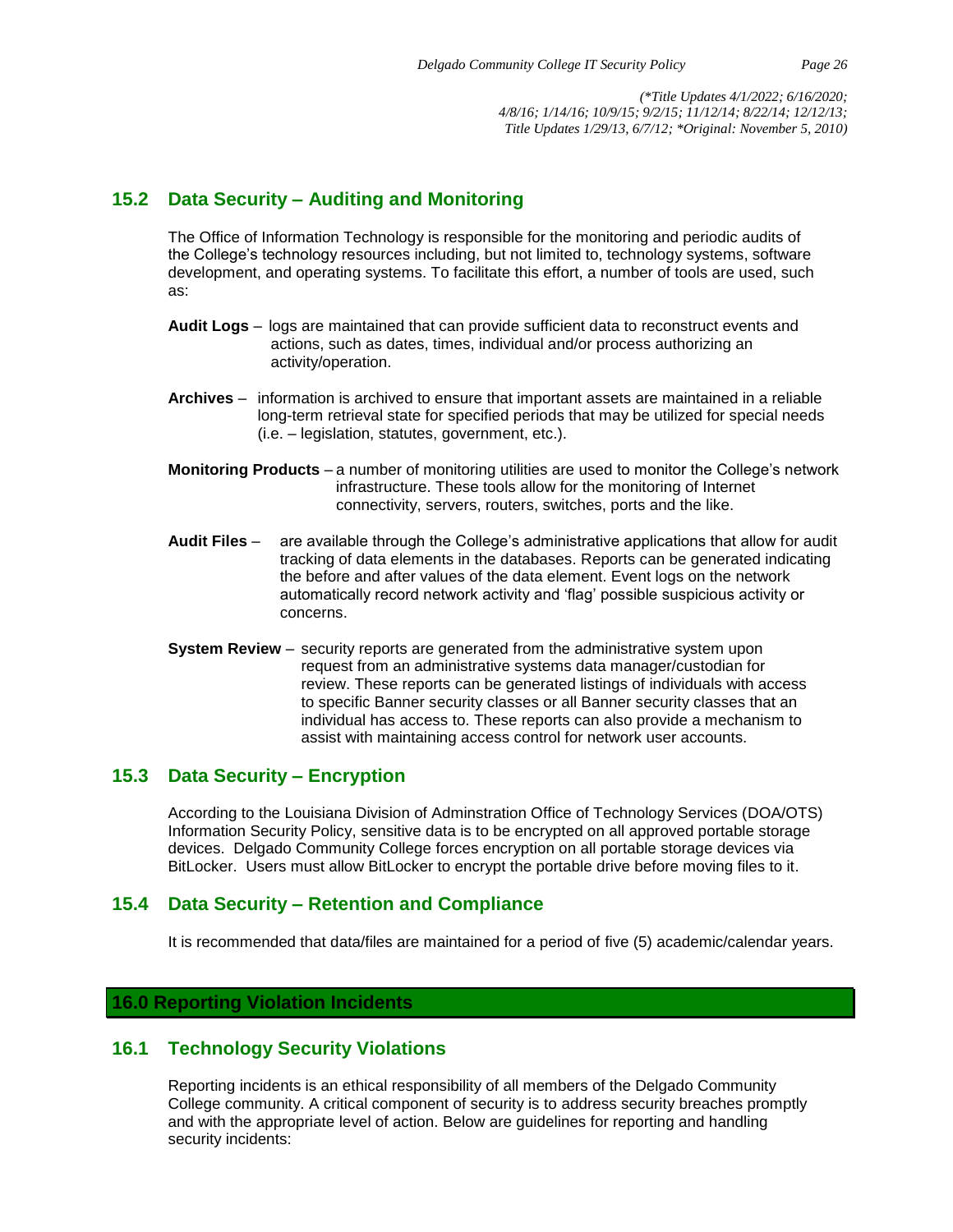- ➢ All users of Delgado Community College technology resources computers have the affirmative obligation to report, directly and without undue delay, any and all information concerning conduct that they know to involve corrupt or other criminal activity or conflict of interest to the College.
- $\triangleright$  Activities that should immediately be reported include, but are not limited to:
	- Attempts to circumvent established computer security systems;
	- Use, or suspected use, of virus, Trojan Horse, or hacker programs;
	- Obtaining, or trying to obtain, another user's password;
	- Using the computer to create and/or disseminate harassing or defamatory messages;
	- Using the computer to communicate inappropriate messages or jokes that may be considered offensive by others;
	- **·** Illegal activities of any kind;
	- Attempts to breach facility security should be reported to Campus Police;

Incidents of security violations, willful or intentional, of secured resources are considered to be misconduct under applicable student and employee conduct standards. Users engaged in such conduct may be denied access to technology resources and may be subject to other penalties and disciplinary actions including termination or expulsion.

Under appropriate circumstances, Delgado Community College may refer suspected security incidents to law enforcement authorities, and provide access to necessary data for investigation as permitted by law.

Technology security violations can be reported in three ways:

- 1) Send email to [oitsecurity@dcc.edu](mailto:oitsecurity@dcc.edu)
- 2) Visit Delgado Help Desk and complete the "*Security Violation Incident Form*"
- 3) Call OIT Help Desk

## **17.0 O.I.T. Internal Process for Acquiring Services**

## **17.1 Network and Administrative System Access Network and Access**

Faculty and staff members may be granted access to the College's network and the LCTCS administrative systems if deemed appropriate for their positions or departments. To become a user of the College's computer system (network) and, if also deemed appropriate, the LCTCS administrative system (Banner), a request must be submitted electronically via Delgado's online service management system (ServiceNow) and/or the LCTCS Dynamic forms system to the Office of Information Technology for processing.

The three major applications accessed through the LCTCS administrative system are: (1) the Banner Student Information System; (2) the Banner Financial Records System; and (3) the Banner Human Resources System. Each system, and the specific functions of the system, is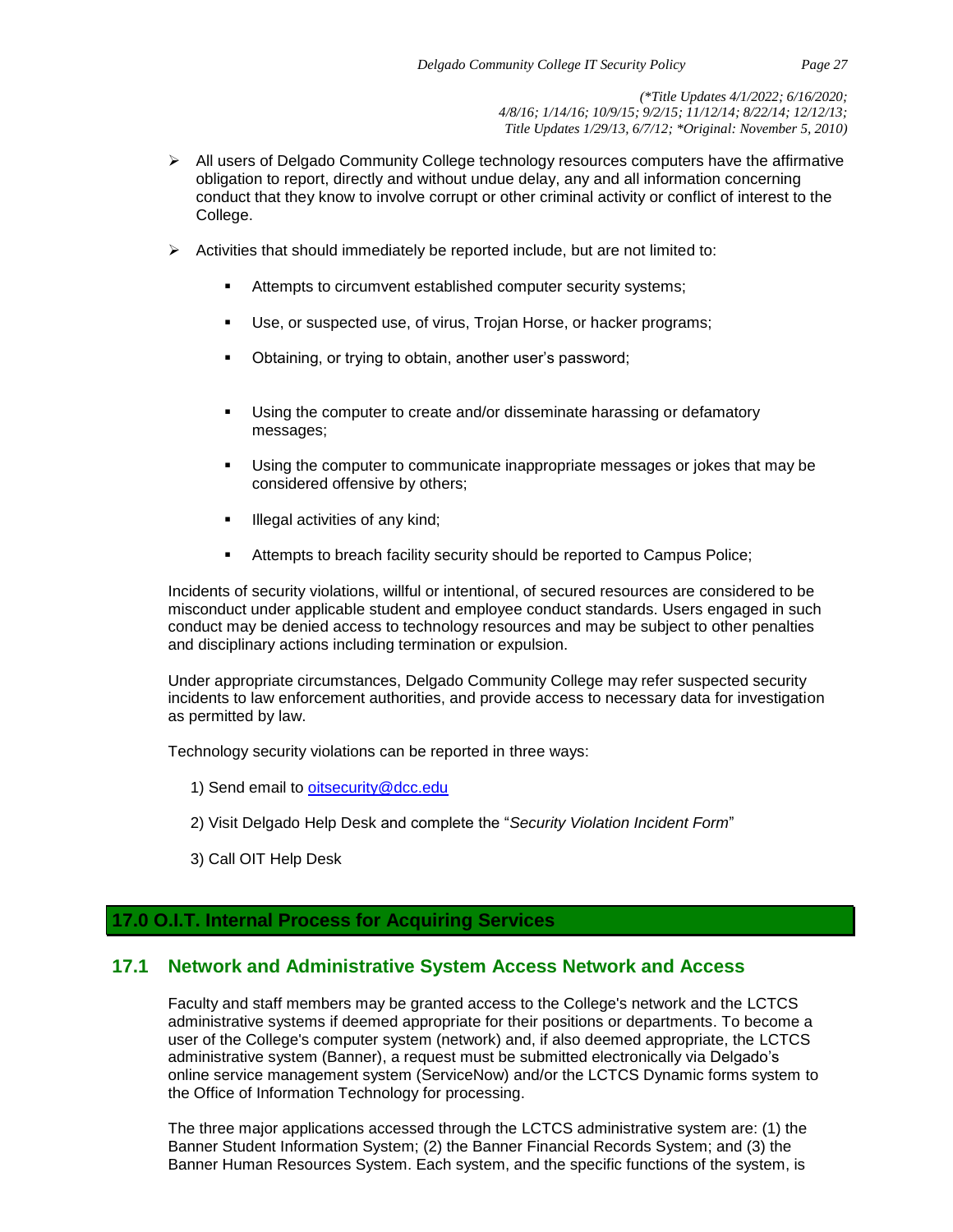overseen by data managers/custodians who are responsible for managing user access and security of specific function of the systems.

Requests for access to administrative system data or functions are to be made on the appropriate system access forms, with the approval of the employee's supervisor and the data manager/custodian of the system. The following forms are required for obtaining and updating access on each system.

#### *Banner Student Information System (SIS)*

To request access to the LCTCS administrative system (Banner) Student Information System, a *Student Banner Access Request form* must be submitted electronically via Delgado's online service management system (ServiceNow) to the Office of Information Technology for processing.

No access is granted to the Student Information System that allows access to student record information until the individual has completed FERPA training. A FERPA tutorial is available via Delgado's website on the Faculty & Staff page.

#### *Banner Financial Records System (FRS)*

To request access to the LCTCS administrative system (Banner) Financial Records System, the *Banner Access Request Form – Finance* form must be submitted electronically via the LCTCS Dynamic forms system to the Office of Information Technology for processing.

#### *Banner Human Resources System (HRS)*

Because of the confidential nature of employee information, access to the Banner Human Resources System is extremely limited. To request access to the LCTCS administrative system (Banner) Human Resources System, the *Banner Access Request Form – HR* form must be submitted electronically via the LCTCS Dynamic forms system to the Office of Information Technology for processing.

## **18.0 Policy Development, Approval, and Implementation**

Development of this policy was primarily the responsibility of the *Chief Information Officer* of the Office of Information Technology and staff. To assist in facilitating this process, the ISC Security Policy Sub-Committee and a small group of selected Reviewers were solicited for additional contributions.

Approval of this Security policy is vested with the Administration who will rely on the recommendations of the Information Systems Council (ISC) and the College Council.

The *Chief Information Officer* of the Office of Information Technology has overall responsibility for the security of the College's information technology resources. Implementation of security policies is delegated throughout the College to various College services; to departments, and other units; and to individual users of campus IT resources.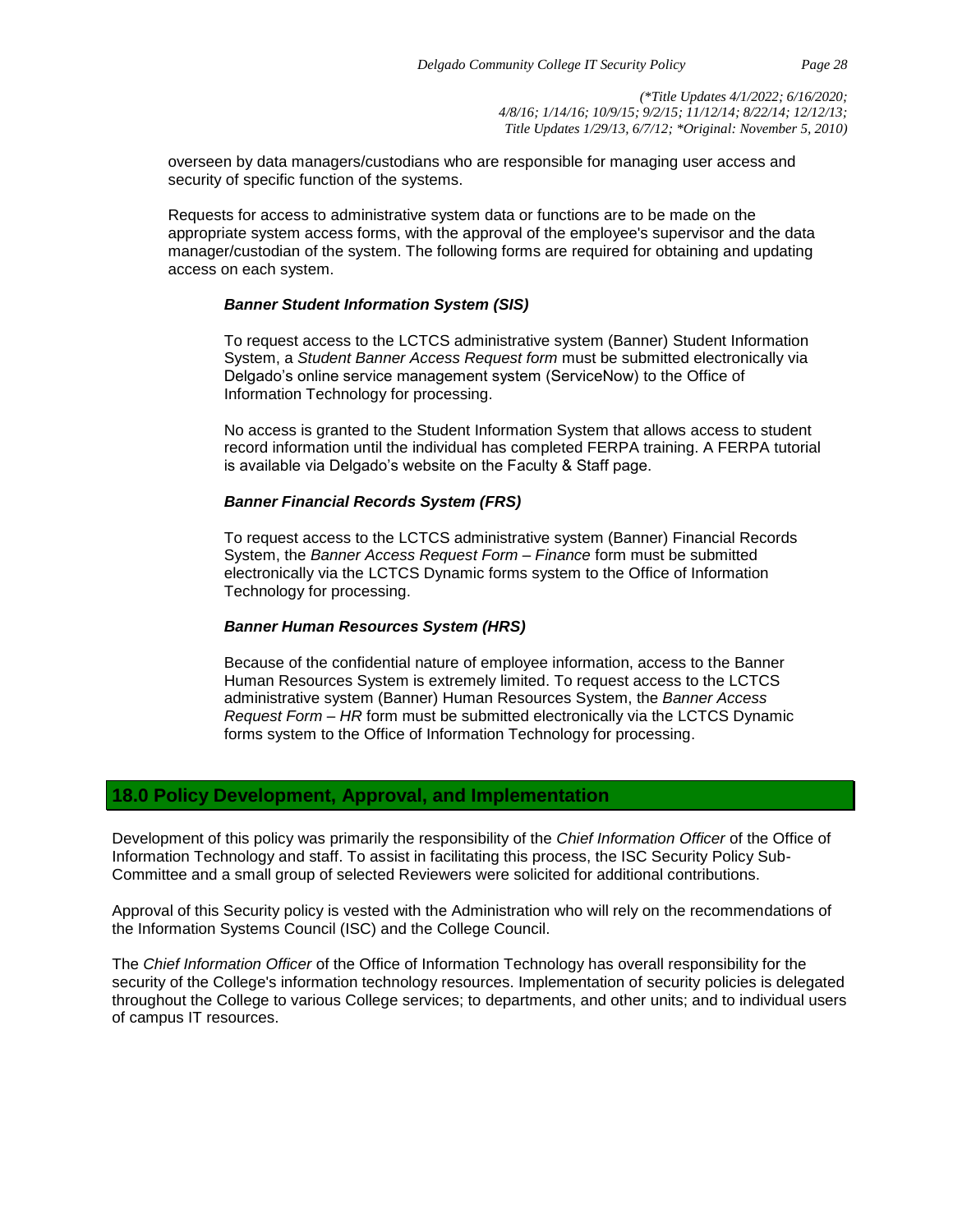#### **19.0 Acknowledgments**

Many people have contributed to the original and subsequent updates to this policy, either directly or indirectly. Delgado Community College gratefully acknowledges the assistance of the Reviewers, ISC Security Policy Sub-Committees, Information Systems Council (ISC), and the College Council. The ISC is particularly recognized for their ongoing assistance with reviewing and approving updates.

In the spirit of acknowledgment, Delgado Community College also wishes to thank the Louisiana Community and Technical Colleges System (LCTCS) for continuing to support the adaptation of material from its IT Policies.

#### **20.0 Cancellation**

This update cancels all previous procedural and title updates of the "Information Technology Security Policy,"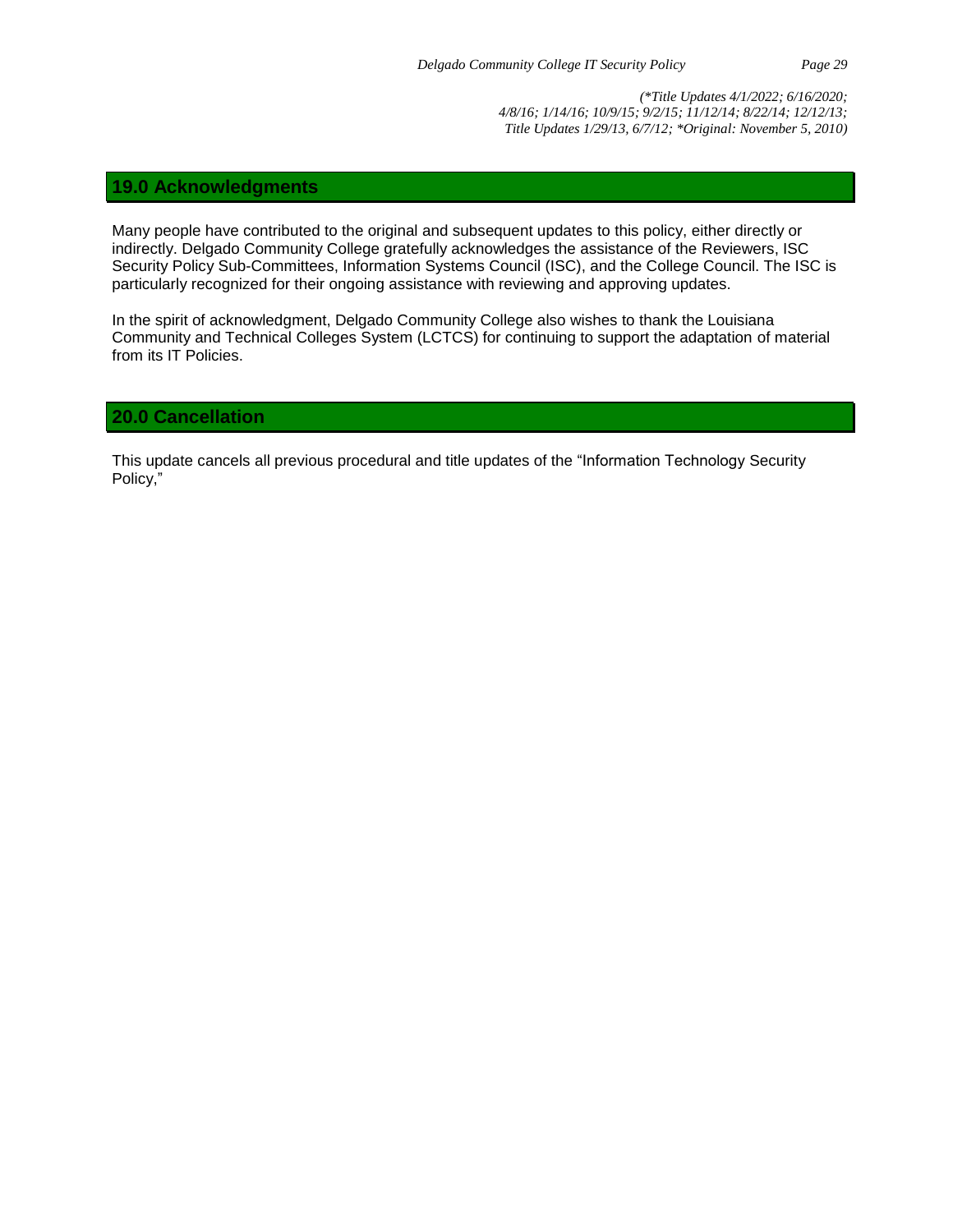## **Glossary of Terms**

| <b>FRS</b>                                         | <b>Financial Records System</b>                                                                                                                                                                                                                                                                                                                                   |
|----------------------------------------------------|-------------------------------------------------------------------------------------------------------------------------------------------------------------------------------------------------------------------------------------------------------------------------------------------------------------------------------------------------------------------|
| <b>HRS</b>                                         | Human Resources System                                                                                                                                                                                                                                                                                                                                            |
| <b>OIT</b>                                         | Office of Information Technology                                                                                                                                                                                                                                                                                                                                  |
| <b>SIS</b>                                         | <b>Student Information System</b>                                                                                                                                                                                                                                                                                                                                 |
| <b>Access</b><br><b>Control</b>                    | Determines whether a user or entity is authorized to use a system, network, or resource.                                                                                                                                                                                                                                                                          |
| <b>Audit</b>                                       | An examination of records or financial accounts to check their accuracy.                                                                                                                                                                                                                                                                                          |
| <b>Authentication</b>                              | Protecting against unauthorized access to a system or to the information it contains by<br>verifying the identification of a user or entity.                                                                                                                                                                                                                      |
| College                                            | The institution of Delgado Community College                                                                                                                                                                                                                                                                                                                      |
| <b>Confidentiality</b>                             | The state of being secret; containing information, the unauthorized disclosure of which<br>poses a threat to security.                                                                                                                                                                                                                                            |
| Copyright                                          | The exclusive legal right, given to an originator or an assignee to print, publish, perform,<br>film, or record literary, artistic, or musical material, and to authorize others to do the<br>same.                                                                                                                                                               |
| Data Manager                                       | A representative of the department responsible for maintaining current and accurate<br>data elements in the automated files. Also referred to as, Custodian or Data Owner. (For<br>example, the Registrar is the Data Manager for student records maintained on the<br>Student Information System.) (See table below for Administrative System Data<br>Managers). |
| <b>Encryption</b>                                  | The activity of converting from plain text into code                                                                                                                                                                                                                                                                                                              |
| <b>End-User</b>                                    | The person who uses a computer application, as opposed to those who developed or<br>support it. The end-user may or may not know anything about computers, how they<br>work, or what to do if something goes wrong. End-users do not usually have<br>administrative responsibilities or privileges.                                                               |
| <b>Network</b><br><b>Security</b>                  | Preventing unauthorized access from <i>un-trusted</i> network environment through the<br>use of firewall technology.                                                                                                                                                                                                                                              |
| <b>Password</b><br>Grabbing                        | Using a program or procedure that looks like a normal logon process but instead<br>records the user's password and user name.                                                                                                                                                                                                                                     |
| <b>Pirated</b>                                     | One who makes use of or reproduces the work of another without authorization.                                                                                                                                                                                                                                                                                     |
| <b>Portable</b><br><b>Storage</b><br><b>Device</b> | A device for recording (storing) information (data). A storage device may hold<br>information, process information or both. Examples: Notebook PCs, USB Thumb Drives,<br>USB Hard Drives, CDs, DVDs, PDAs, etc.                                                                                                                                                   |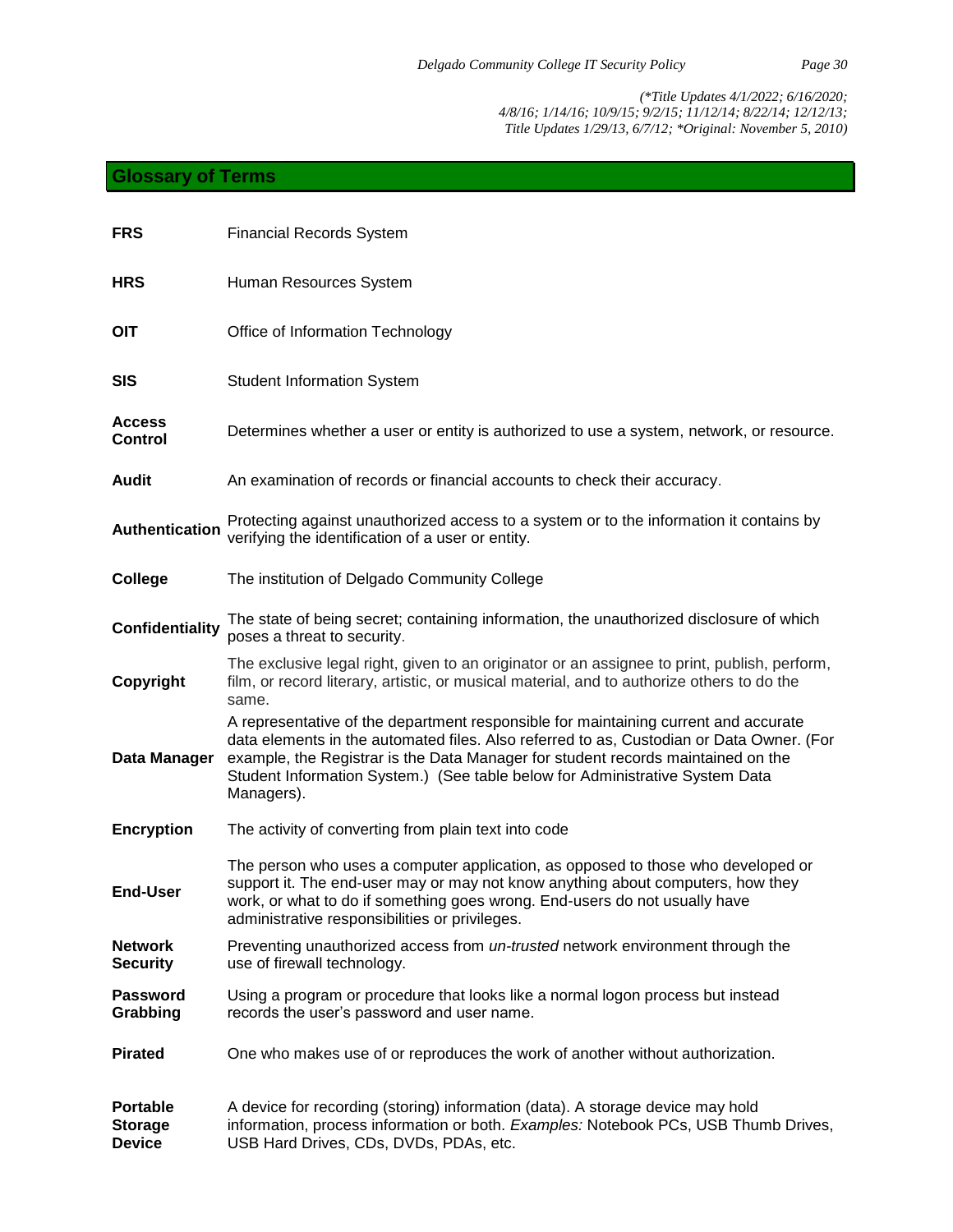# **Glossary of Terms (continued)**

| <b>Responsible</b><br><b>Administrator</b>                         | The account manager who has the ability to designate an individual(s) to administer,<br>manage and/or send out college-wide communications under the Faculty/Staff Email<br>Account for the respective area. (See table below for authorized accounts)                                                                                    |
|--------------------------------------------------------------------|-------------------------------------------------------------------------------------------------------------------------------------------------------------------------------------------------------------------------------------------------------------------------------------------------------------------------------------------|
| Rogue<br><b>Wireless</b><br><b>Device</b>                          | A wireless device that remains connected to a system but does not have permission to<br>access and operate in a network. Rogue wireless devices may be access points (rogue<br>access points or rogue APs) or end user computers (rogue peers). If left connected,<br>both types can pose security threats to networks and organizations. |
| <b>Security</b>                                                    | In the information technology industry, refers to techniques for ensuring that data stored<br>in computer resources cannot be read or compromised by an individual without<br>authorization; precautions taken to guard against crime, attack, sabotage, espionage,<br>etc.                                                               |
| <b>Sensitive</b><br>Data                                           | Data not subject to the Louisiana Public Records Act (L.R.S. 44:1 et seq).                                                                                                                                                                                                                                                                |
| <b>Shared</b><br>Workstation<br><b>Accounts</b><br><b>TalentEd</b> | An account shared by multiple individuals to access a shared computer in an office or<br>lab setting.                                                                                                                                                                                                                                     |
| <b>Employee</b><br><b>Management</b><br><b>System</b>              | A web-based application used by the Office of Human Resources office to manage<br>employee records. This application is a component of PeopleAdmin.                                                                                                                                                                                       |
| <b>VPN</b>                                                         | A VPN (virtual private network) is a way to use a public telecommunication<br>infrastructure, such as the Internet, to provide remote offices or individual users with<br>secure access to their organization's network.                                                                                                                  |
| Waste<br><b>Management</b>                                         | (Dumpster Diving) Retrieving documents discarded in wastebasket or recycle bin, or<br>copying documents left in unlocked drawers.                                                                                                                                                                                                         |
| Wi-Fi                                                              | Wi-Fi (wireless fidelity) is a means by which portable devices can connect to the<br>Internet wirelessly. A user account is required.                                                                                                                                                                                                     |
|                                                                    |                                                                                                                                                                                                                                                                                                                                           |

| Delgado Community College Administrative Systems Data Managers/Custodians |                          |                                                                  |  |
|---------------------------------------------------------------------------|--------------------------|------------------------------------------------------------------|--|
| <b>Application</b>                                                        | <b>Subsystem</b>         | <b>Data Manager/Custodian</b>                                    |  |
| Banner SIS                                                                | <b>Student Records</b>   | College Registrar                                                |  |
|                                                                           |                          |                                                                  |  |
| <b>Banner SIS</b>                                                         | Admissions               | Director, Enrollment Services                                    |  |
|                                                                           |                          |                                                                  |  |
| <b>Banner SIS</b>                                                         | <b>Financial Aid</b>     | Director, Enrollment Services                                    |  |
|                                                                           |                          |                                                                  |  |
| <b>Banner SIS</b>                                                         | <b>Student Accounts</b>  | Director, Accounts Receivable                                    |  |
|                                                                           |                          |                                                                  |  |
| Banner FRS                                                                | <b>Financial Records</b> | Executive Director, Accounting Services/<br>Associate Controller |  |
|                                                                           |                          |                                                                  |  |
| Banner HRS                                                                | Human Resources          | <b>Chief Human Resources Officer</b>                             |  |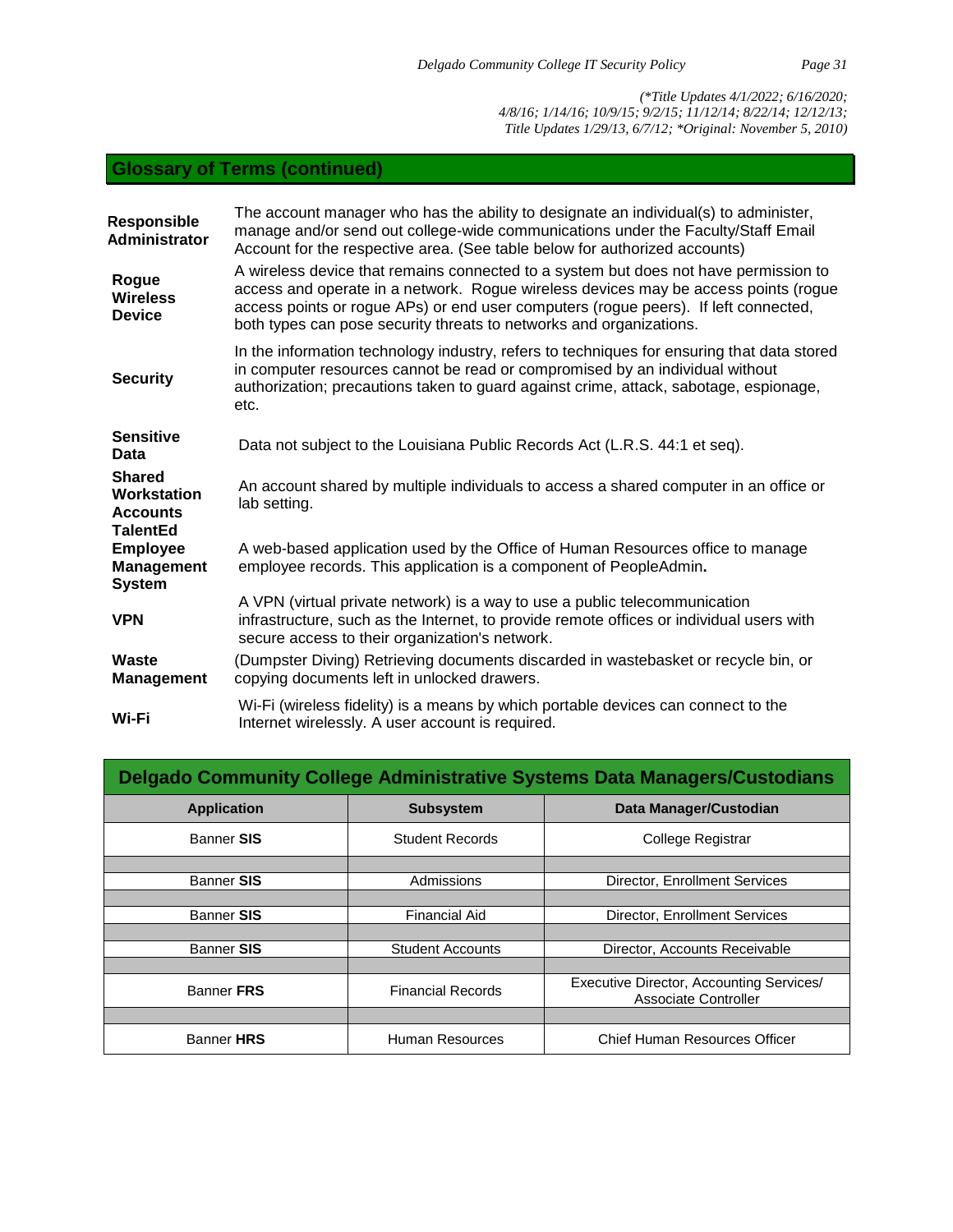| <b>FACULTY/STAFF EMAIL ACCOUNTS</b>                                            |                  |                                                                                                                                                                |  |
|--------------------------------------------------------------------------------|------------------|----------------------------------------------------------------------------------------------------------------------------------------------------------------|--|
| <b>Displayed Name</b>                                                          | <b>User Name</b> | <b>Responsible</b><br><b>Administrator</b>                                                                                                                     |  |
| Delgado Chancellor's Office                                                    | <b>DCCCHAN</b>   | Executive Assistant to the<br>Chancellor                                                                                                                       |  |
| Delgado Communications, & Marketing, and Public Relations Office               | <b>DCCPRM</b>    | Director, Communications,<br>Marketing, and Public<br>Relations                                                                                                |  |
|                                                                                |                  |                                                                                                                                                                |  |
| Delgado Institutional Advancement Office                                       | <b>DCCIA</b>     | VC for Workforce<br>Development and<br>Institutional Advancement                                                                                               |  |
| Delgado Academic & Student Affairs Office                                      | <b>DCCVCAA</b>   | VC for Academic and<br><b>Student Affairs/ College</b><br>Provost                                                                                              |  |
| Delgado Professional Development                                               | <b>DCCFSPD</b>   | Director, Instructional<br>Technology, Support &<br>Professional Development                                                                                   |  |
|                                                                                |                  |                                                                                                                                                                |  |
| Delgado Instructional Technology, Support & Professional<br>Development Office | <b>ITSPD</b>     | Director, Instructional<br>Technology, Support &<br><b>Professional Development</b>                                                                            |  |
| Delgado Student Affairs Office                                                 | <b>DCCSA</b>     | VC for Academic and<br>Student Affairs/ College<br>Provost                                                                                                     |  |
| Delgado Business & Administrative Affairs Office                               | <b>DCCVCBAA</b>  | VC for Business and                                                                                                                                            |  |
|                                                                                |                  | <b>Administrative Affairs</b>                                                                                                                                  |  |
| Delgado Controller's Office                                                    | <b>DCCCO</b>     | Executive Director,<br><b>Accounting Services/</b><br><b>Associate Controller</b><br>AND<br>Executive Director, Financial<br>Services/ Associate<br>Controller |  |
| Delgado Information Technology Office                                          | <b>DCCOIT</b>    | <b>Chief Information Officer</b>                                                                                                                               |  |
| Delgado Human Resources Office                                                 | <b>DCCHR</b>     | <b>Chief Human Resources</b><br>Officer                                                                                                                        |  |
| Delgado Policy Office                                                          | <b>DCCPOLICY</b> | Policy/Accreditation<br>Specialist                                                                                                                             |  |
| Delgado Campus Police Office                                                   | CAMPUSPOLICE     | Director, Campus Police                                                                                                                                        |  |
|                                                                                |                  |                                                                                                                                                                |  |
| Delgado Workforce Development Office                                           | <b>DCCWFD</b>    | VC for Workforce<br>Development and<br>Institutional Advancement                                                                                               |  |
| Delgado Corporate, Community, & Continuing Education Office                    | <b>DCCNCPD</b>   | Director, Corporate,<br>Community, & Continuing<br>Education                                                                                                   |  |